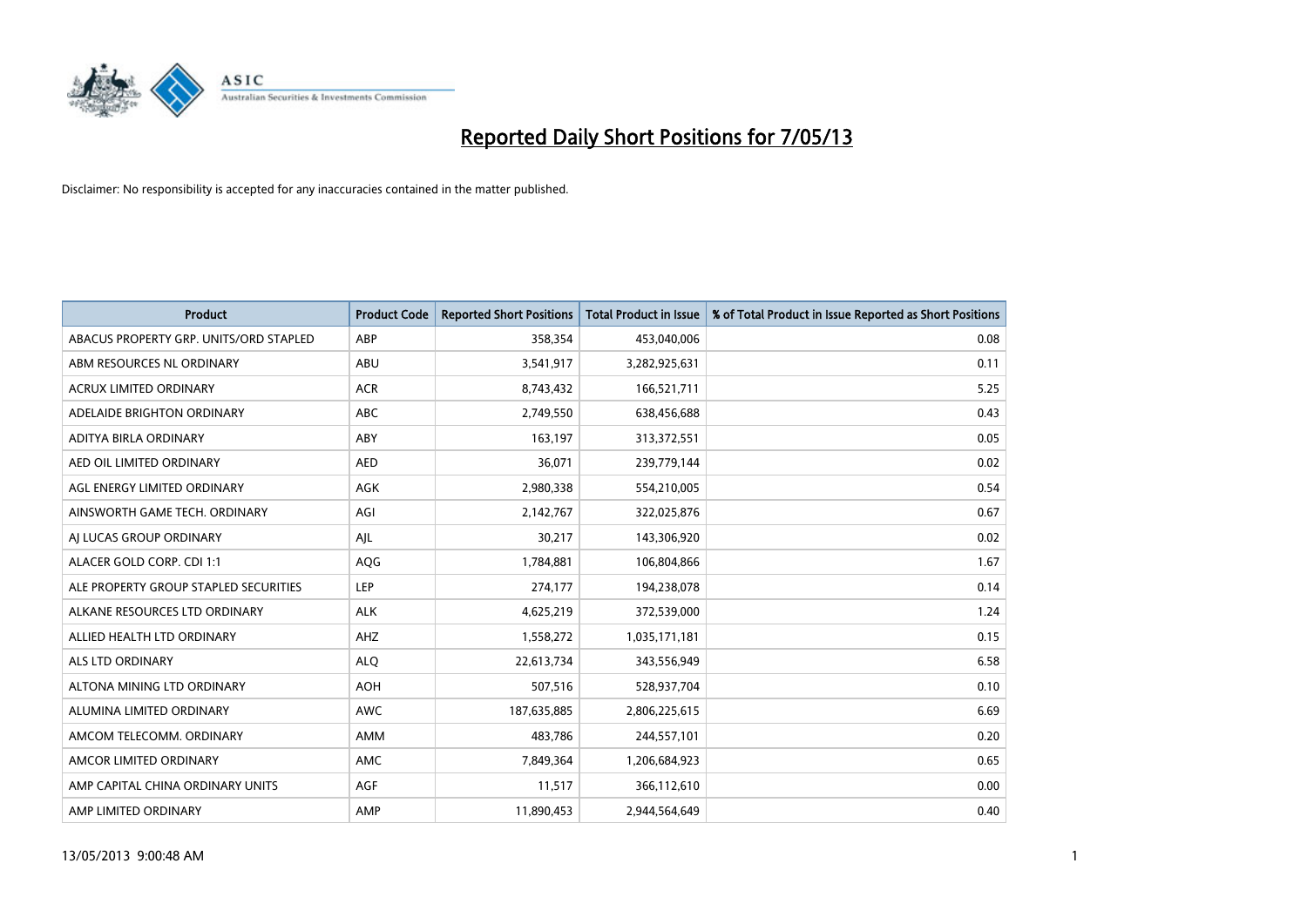

| <b>Product</b>                            | <b>Product Code</b> | <b>Reported Short Positions</b> | <b>Total Product in Issue</b> | % of Total Product in Issue Reported as Short Positions |
|-------------------------------------------|---------------------|---------------------------------|-------------------------------|---------------------------------------------------------|
| AMPELLA MINING ORDINARY                   | AMX                 | 2,195,874                       | 248,000,493                   | 0.89                                                    |
| ANGLOGOLD ASHANTI CDI 5:1                 | AGG                 |                                 | 89,207,765                    | 0.00                                                    |
| ANSELL LIMITED ORDINARY                   | <b>ANN</b>          | 11,453,826                      | 130,841,339                   | 8.75                                                    |
| ANTARES ENERGY LTD ORDINARY               | AZZ                 | 331,813                         | 257,000,000                   | 0.13                                                    |
| ANZ BANKING GRP LTD ORDINARY              | ANZ                 | 4,762,798                       | 2,743,749,158                 | 0.17                                                    |
| APA GROUP STAPLED SECURITIES              | APA                 | 10,931,096                      | 835,750,807                   | 1.31                                                    |
| APN NEWS & MEDIA ORDINARY                 | <b>APN</b>          | 18,445,723                      | 661,526,586                   | 2.79                                                    |
| AQUARIUS PLATINUM. ORDINARY               | AQP                 | 9,796,584                       | 486,851,336                   | 2.01                                                    |
| AQUILA RESOURCES ORDINARY                 | <b>AQA</b>          | 14,253,046                      | 411,804,442                   | 3.46                                                    |
| ARAFURA RESOURCE LTD ORDINARY             | <b>ARU</b>          | 357,061                         | 441,270,644                   | 0.08                                                    |
| ARB CORPORATION ORDINARY                  | <b>ARP</b>          | 398,422                         | 72,481,302                    | 0.55                                                    |
| ARDENT LEISURE GROUP STAPLED SECURITIES   | AAD                 | 3,695,203                       | 397,803,987                   | 0.93                                                    |
| ARISTOCRAT LEISURE ORDINARY               | ALL                 | 5,787,975                       | 551,418,047                   | 1.05                                                    |
| ARRIUM LTD ORDINARY                       | ARI                 | 8,995,812                       | 1,355,433,903                 | 0.66                                                    |
| ASCIANO LIMITED ORDINARY                  | <b>AIO</b>          | 13,727,950                      | 975,385,664                   | 1.41                                                    |
| ASG GROUP LIMITED ORDINARY                | ASZ                 | 1,404,458                       | 206,720,839                   | 0.68                                                    |
| ASIA PACIFIC DATA DEFERRED EX PPD         | AJD                 | 150,000                         | 115,000,100                   | 0.13                                                    |
| ASPEN GROUP ORD/UNITS STAPLED             | APZ                 | 42,571                          | 1,192,665,422                 | 0.00                                                    |
| ASTRO JAP PROP GROUP STAPLED US PROHIBIT. | AJA                 | 77,707                          | 67,211,752                    | 0.12                                                    |
| ASX LIMITED ORDINARY                      | ASX                 | 2,223,658                       | 175,136,729                   | 1.27                                                    |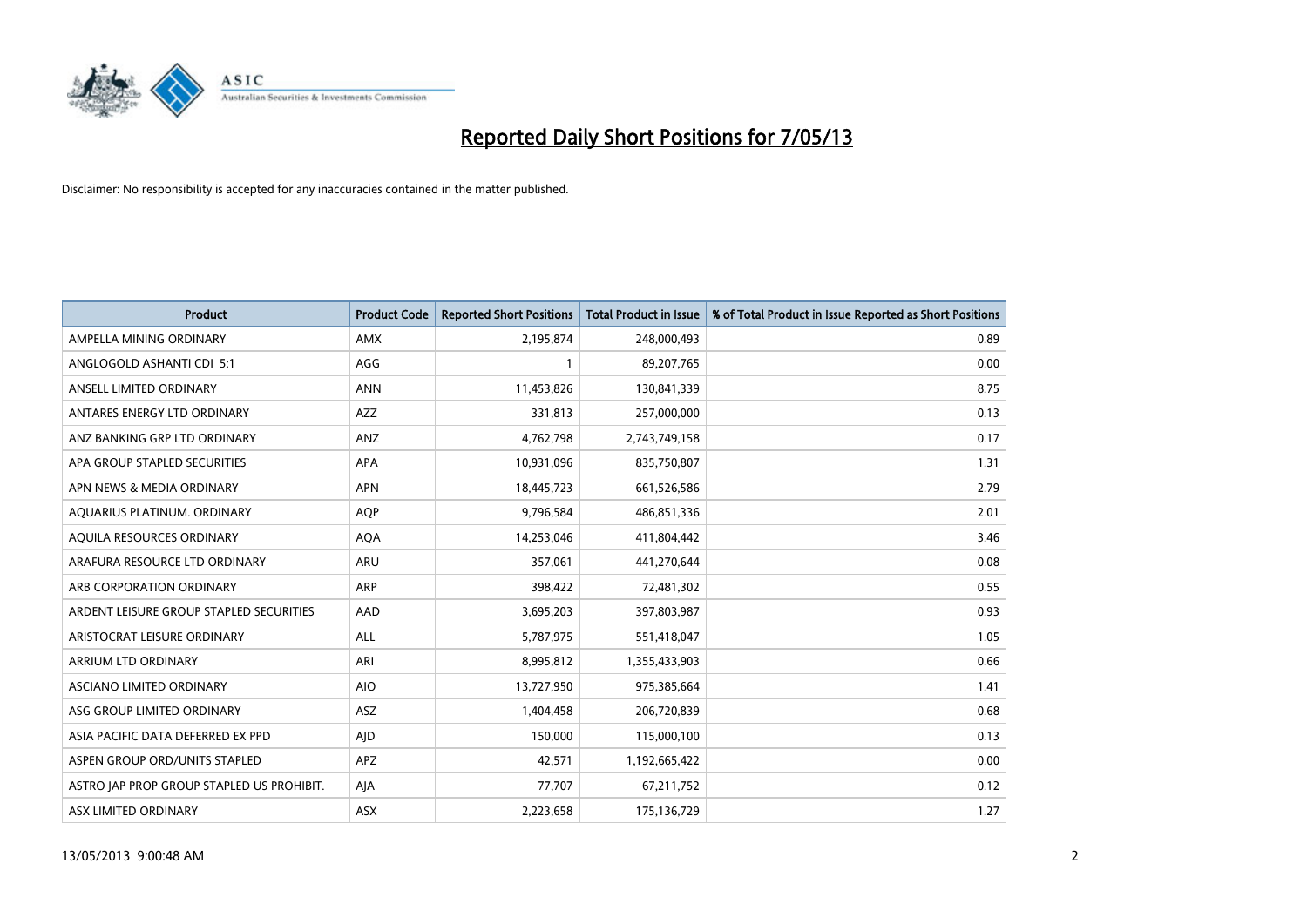

| <b>Product</b>                       | <b>Product Code</b> | <b>Reported Short Positions</b> | <b>Total Product in Issue</b> | % of Total Product in Issue Reported as Short Positions |
|--------------------------------------|---------------------|---------------------------------|-------------------------------|---------------------------------------------------------|
| ATLAS IRON LIMITED ORDINARY          | <b>AGO</b>          | 41,948,309                      | 909,718,409                   | 4.61                                                    |
| AURIZON HOLDINGS LTD ORDINARY        | AZJ                 | 8,586,067                       | 2,137,284,503                 | 0.40                                                    |
| <b>AURORA OIL &amp; GAS ORDINARY</b> | <b>AUT</b>          | 4,482,839                       | 447,885,778                   | 1.00                                                    |
| AUSDRILL LIMITED ORDINARY            | ASL                 | 4,032,280                       | 309,585,297                   | 1.30                                                    |
| AUSENCO LIMITED ORDINARY             | AAX                 | 424,929                         | 123,527,574                   | 0.34                                                    |
| <b>AUSTAL LIMITED ORDINARY</b>       | ASB                 | 810,213                         | 346,007,639                   | 0.23                                                    |
| AUSTBROKERS HOLDINGS ORDINARY        | <b>AUB</b>          | 14,542                          | 57,955,632                    | 0.03                                                    |
| AUSTIN ENGINEERING ORDINARY          | ANG                 | 495,661                         | 73,164,403                    | 0.68                                                    |
| AUSTRALAND PROPERTY STAPLED SECURITY | <b>ALZ</b>          | 602,681                         | 578,324,670                   | 0.10                                                    |
| AUSTRALIAN AGRICULT, ORDINARY        | AAC                 | 1,930,425                       | 312,949,029                   | 0.62                                                    |
| AUSTRALIAN EDUCATION UNITS           | <b>AEU</b>          | 7,905                           | 175,465,397                   | 0.00                                                    |
| AUSTRALIAN FOUNDAT. ORDINARY         | AFI                 | 818                             | 1,037,326,459                 | 0.00                                                    |
| AUSTRALIAN INFRASTR, UNITS/ORDINARY  | <b>AIX</b>          | 3,126,948                       | 620,733,944                   | 0.50                                                    |
| AUSTRALIAN PHARM, ORDINARY           | API                 | 249,065                         | 488,115,883                   | 0.05                                                    |
| <b>AUTOMOTIVE HOLDINGS ORDINARY</b>  | AHE                 | 286,785                         | 260,579,682                   | 0.11                                                    |
| AVIENNINGS LIMITED ORDINARY          | AVI                 | 121,391                         | 274,588,694                   | 0.04                                                    |
| AWE LIMITED ORDINARY                 | AWE                 | 7,717,878                       | 522,116,985                   | 1.48                                                    |
| AZIMUTH RES LTD ORDINARY             | <b>AZH</b>          | 1,591,968                       | 430,626,680                   | 0.37                                                    |
| <b>BANDANNA ENERGY ORDINARY</b>      | <b>BND</b>          | 26,327,870                      | 528,481,199                   | 4.98                                                    |
| BANK OF QUEENSLAND. ORDINARY         | <b>BOQ</b>          | 2,949,799                       | 314,464,272                   | 0.94                                                    |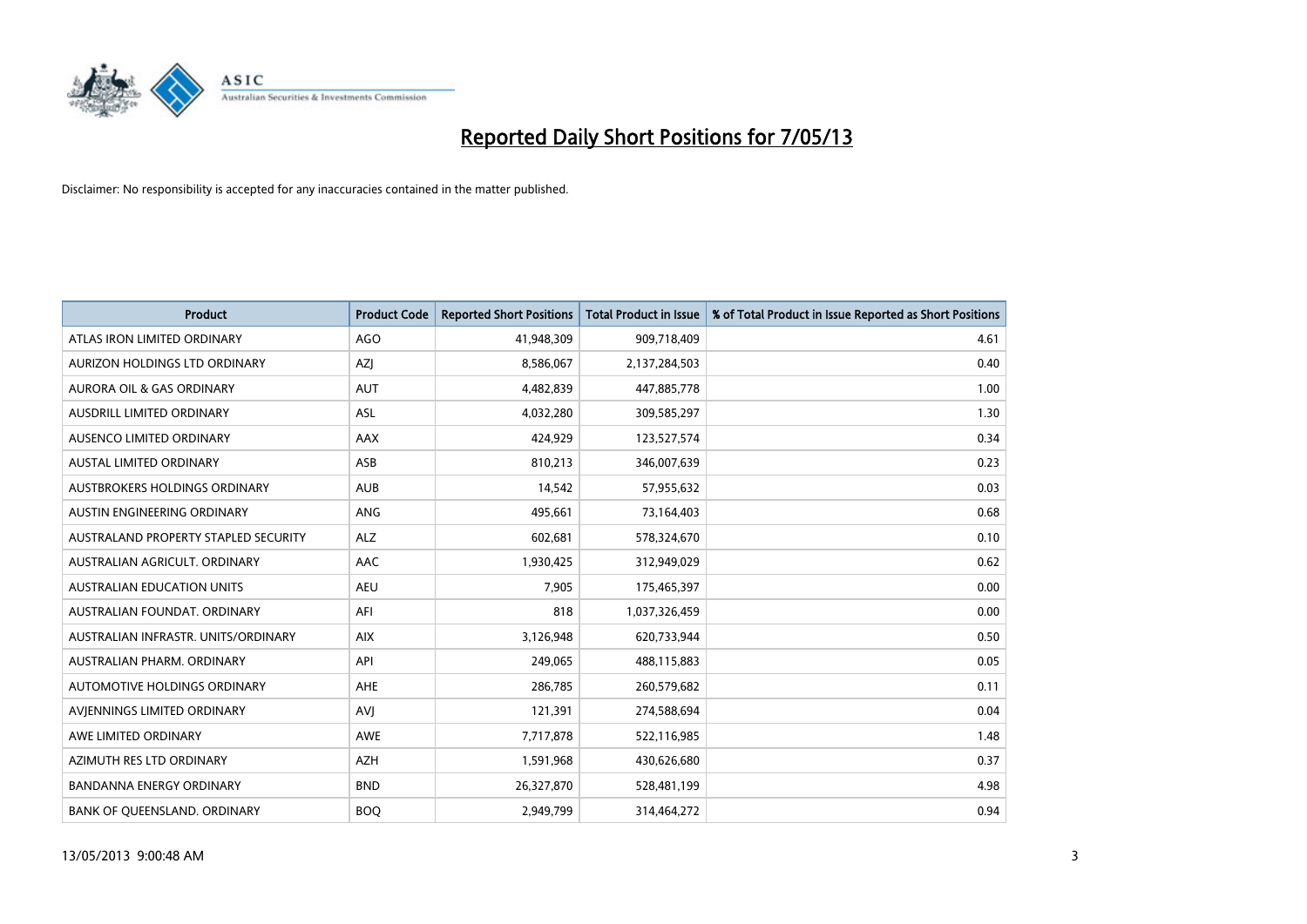

| <b>Product</b>                         | <b>Product Code</b> | <b>Reported Short Positions</b> | <b>Total Product in Issue</b> | % of Total Product in Issue Reported as Short Positions |
|----------------------------------------|---------------------|---------------------------------|-------------------------------|---------------------------------------------------------|
| <b>BASE RES LIMITED ORDINARY</b>       | <b>BSE</b>          | 3,761,901                       | 561,840,029                   | 0.67                                                    |
| <b>BATHURST RESOURCES ORDINARY</b>     | <b>BTU</b>          | 34,428,869                      | 697,247,997                   | 4.94                                                    |
| <b>BC IRON LIMITED ORDINARY</b>        | <b>BCI</b>          | 584,062                         | 123,104,384                   | 0.47                                                    |
| BEACH ENERGY LIMITED ORDINARY          | <b>BPT</b>          | 16,001,904                      | 1,267,805,688                 | 1.26                                                    |
| BEADELL RESOURCE LTD ORDINARY          | <b>BDR</b>          | 40,592,417                      | 786,477,280                   | 5.16                                                    |
| BENDIGO AND ADELAIDE ORDINARY          | <b>BEN</b>          | 13,560,457                      | 407,166,826                   | 3.33                                                    |
| BERKELEY RESOURCES ORDINARY            | <b>BKY</b>          | 118,540                         | 179,393,273                   | 0.07                                                    |
| <b>BHP BILLITON LIMITED ORDINARY</b>   | <b>BHP</b>          | 11,866,029                      | 3,211,691,105                 | 0.37                                                    |
| <b>BILLABONG ORDINARY</b>              | <b>BBG</b>          | 11,701,136                      | 478,944,292                   | 2.44                                                    |
| <b>BLACKMORES LIMITED ORDINARY</b>     | <b>BKL</b>          | 1,710                           | 16,972,069                    | 0.01                                                    |
| BLACKTHORN RESOURCES ORD US PROHIBITED | <b>BTR</b>          | 405,905                         | 164,285,950                   | 0.25                                                    |
| <b>BLUESCOPE STEEL LTD ORDINARY</b>    | <b>BSL</b>          | 7,672,135                       | 558,243,305                   | 1.37                                                    |
| <b>BOART LONGYEAR ORDINARY</b>         | <b>BLY</b>          | 19,648,610                      | 461,163,412                   | 4.26                                                    |
| <b>BORAL LIMITED, ORDINARY</b>         | <b>BLD</b>          | 32,946,144                      | 774,000,641                   | 4.26                                                    |
| <b>BRADKEN LIMITED ORDINARY</b>        | <b>BKN</b>          | 7,500,333                       | 169,240,662                   | 4.43                                                    |
| <b>BRAMBLES LIMITED ORDINARY</b>       | <b>BXB</b>          | 2,596,142                       | 1,557,268,979                 | 0.17                                                    |
| BREVILLE GROUP LTD ORDINARY            | <b>BRG</b>          | 2,628,702                       | 130,095,322                   | 2.02                                                    |
| <b>BRICKWORKS LIMITED ORDINARY</b>     | <b>BKW</b>          | 6,508                           | 147,818,132                   | 0.00                                                    |
| <b>BROCKMAN MINING LTD ORDINARY</b>    | <b>BCK</b>          | 91,031                          | 7,894,482,131                 | 0.00                                                    |
| BT INVESTMENT MNGMNT ORDINARY          | <b>BTT</b>          | 44                              | 274,214,460                   | 0.00                                                    |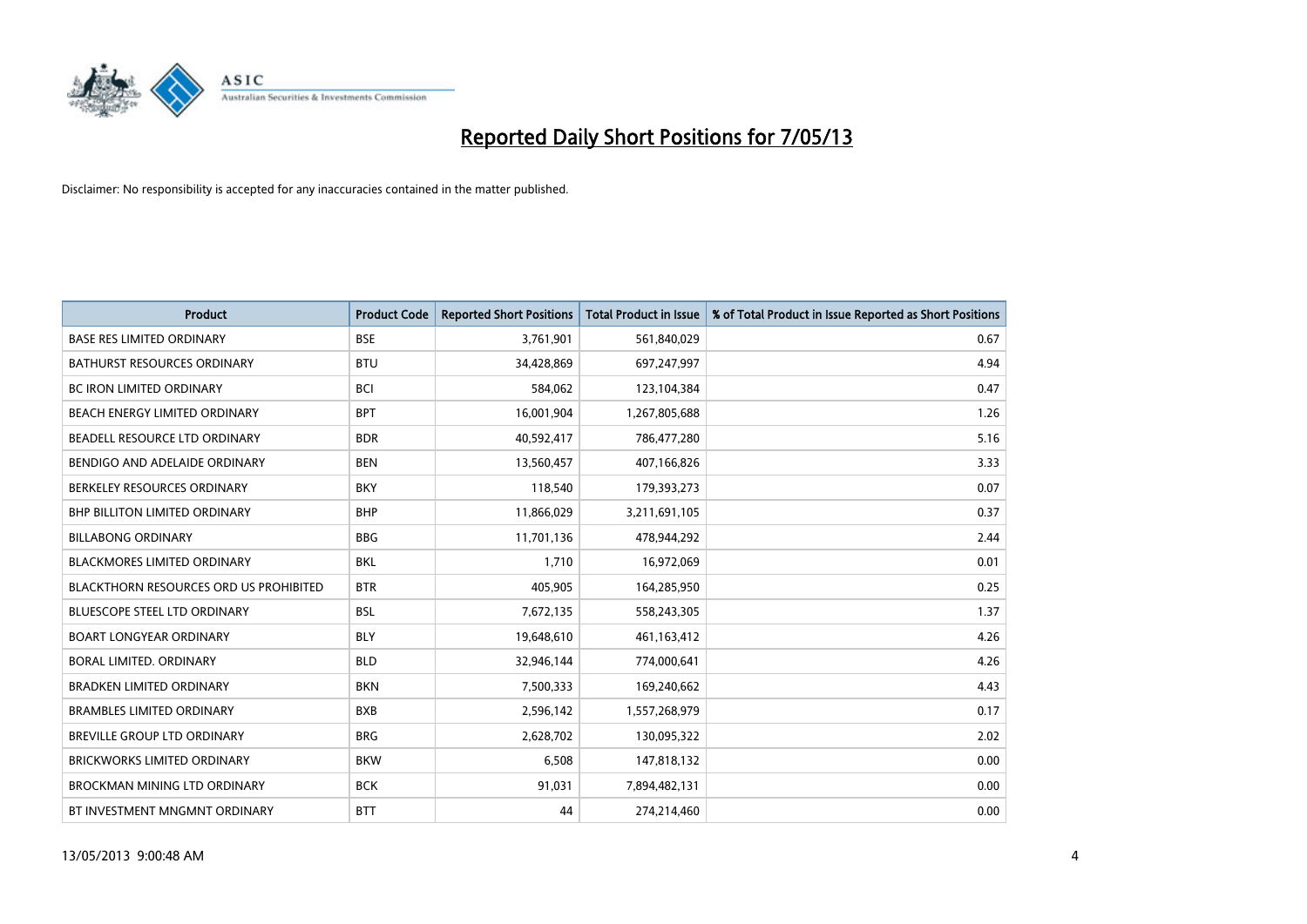

| <b>Product</b>                          | <b>Product Code</b> | <b>Reported Short Positions</b> | <b>Total Product in Issue</b> | % of Total Product in Issue Reported as Short Positions |
|-----------------------------------------|---------------------|---------------------------------|-------------------------------|---------------------------------------------------------|
| <b>BURU ENERGY ORDINARY</b>             | <b>BRU</b>          | 17,140,377                      | 274,036,429                   | 6.25                                                    |
| <b>BWP TRUST ORDINARY UNITS</b>         | <b>BWP</b>          | 3,988,904                       | 537,753,954                   | 0.74                                                    |
| CABCHARGE AUSTRALIA ORDINARY            | CAB                 | 8,886,723                       | 120,430,683                   | 7.38                                                    |
| CALTEX AUSTRALIA ORDINARY               | <b>CTX</b>          | 3,658,623                       | 270,000,000                   | 1.36                                                    |
| CAPE LAMBERT RES LTD ORDINARY           | <b>CFE</b>          | 1,905,133                       | 687,283,792                   | 0.28                                                    |
| CARABELLA RES LTD ORDINARY              | <b>CLR</b>          | 153,326                         | 152,361,547                   | 0.10                                                    |
| <b>CARBON ENERGY ORDINARY</b>           | <b>CNX</b>          | 4,533                           | 782,684,355                   | 0.00                                                    |
| CARDNO LIMITED ORDINARY                 | CDD                 | 7,356,782                       | 143,726,327                   | 5.12                                                    |
| CARNARVON PETROLEUM ORDINARY            | <b>CVN</b>          | 39,246                          | 934,109,501                   | 0.00                                                    |
| CARSALES.COM LTD ORDINARY               | <b>CRZ</b>          | 3,140,139                       | 236,113,495                   | 1.33                                                    |
| CASH CONVERTERS ORDINARY                | CCV                 | 418,498                         | 423,861,025                   | 0.10                                                    |
| CEDAR WOODS PROP. ORDINARY              | <b>CWP</b>          | 15,001                          | 73,359,551                    | 0.02                                                    |
| CENTRAL PETROLEUM ORDINARY              | <b>CTP</b>          | 750,607                         | 1,440,078,845                 | 0.05                                                    |
| <b>CERAMIC FUEL CELLS ORDINARY</b>      | <b>CFU</b>          | 551,643                         | 1,559,231,320                 | 0.04                                                    |
| CFS RETAIL TRUST GRP STAPLED SECURITIES | <b>CFX</b>          | 60,922,278                      | 2,828,495,659                 | 2.15                                                    |
| CHALLENGER DIV.PRO. STAPLED UNITS       | <b>CDI</b>          | 47,864                          | 214,101,013                   | 0.02                                                    |
| CHALLENGER LIMITED ORDINARY             | <b>CGF</b>          | 2,271,133                       | 532,319,752                   | 0.43                                                    |
| CHANDLER MACLEOD LTD ORDINARY           | <b>CMG</b>          | 348,904                         | 469,679,390                   | 0.07                                                    |
| CHARTER HALL GROUP STAPLED US PROHIBIT. | <b>CHC</b>          | 353,013                         | 302,262,312                   | 0.12                                                    |
| <b>CHARTER HALL RETAIL UNITS</b>        | <b>COR</b>          | 3,315,955                       | 337,582,974                   | 0.98                                                    |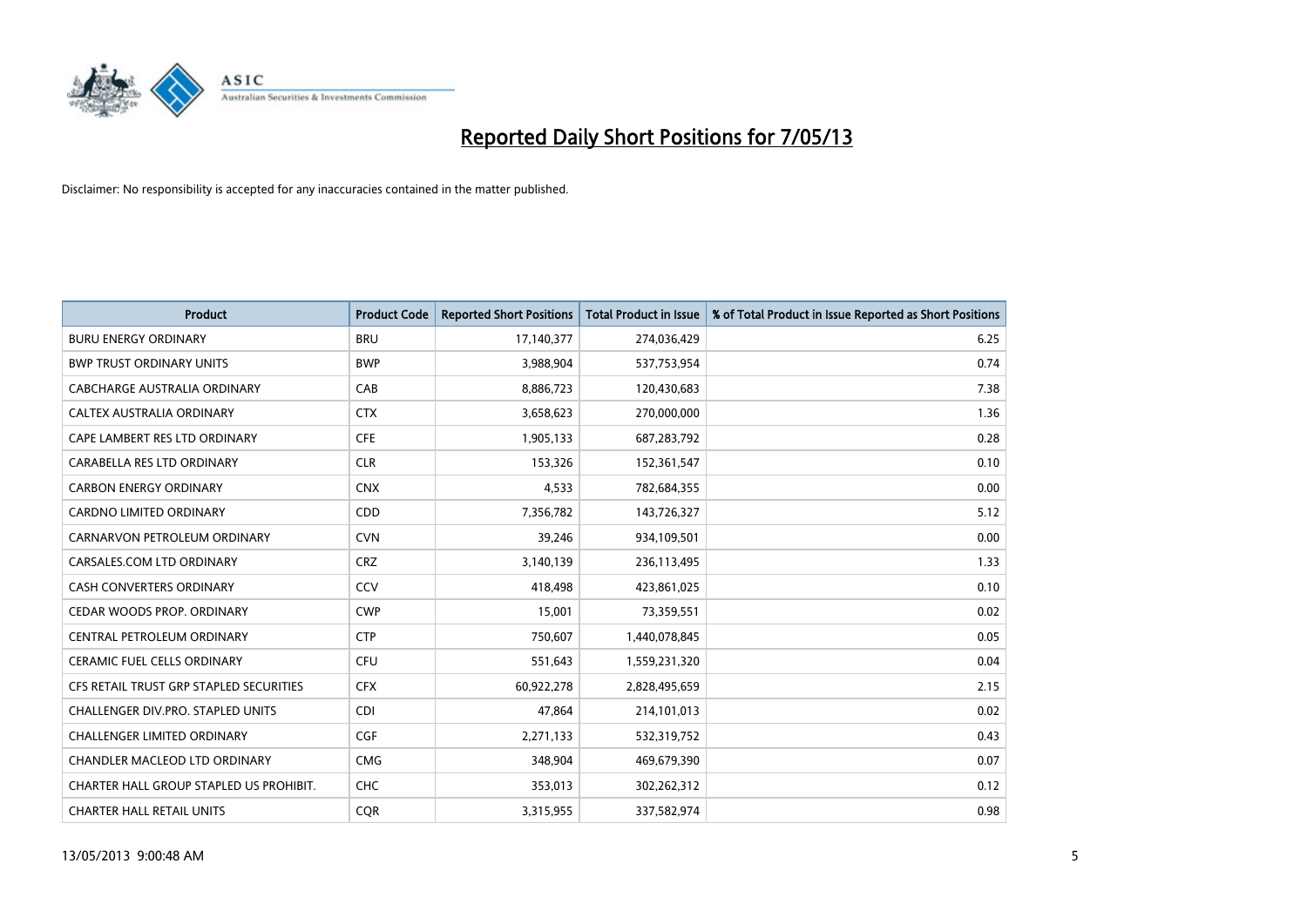

| <b>Product</b>                          | <b>Product Code</b> | <b>Reported Short Positions</b> | <b>Total Product in Issue</b> | % of Total Product in Issue Reported as Short Positions |
|-----------------------------------------|---------------------|---------------------------------|-------------------------------|---------------------------------------------------------|
| <b>CHORUS LIMITED ORDINARY</b>          | <b>CNU</b>          | 1,073,955                       | 389,299,049                   | 0.28                                                    |
| CITIGOLD CORP LTD ORDINARY              | <b>CTO</b>          | 153,427                         | 1,352,907,765                 | 0.01                                                    |
| <b>CLOUGH LIMITED ORDINARY</b>          | <b>CLO</b>          | 904,820                         | 777,781,882                   | 0.12                                                    |
| COAL OF AFRICA LTD ORDINARY             | <b>CZA</b>          | 326                             | 1,048,368,613                 | 0.00                                                    |
| <b>COALSPUR MINES LTD ORDINARY</b>      | <b>CPL</b>          | 16,952,102                      | 634,248,901                   | 2.67                                                    |
| COCA-COLA AMATIL ORDINARY               | <b>CCL</b>          | 4,007,539                       | 763,590,249                   | 0.52                                                    |
| <b>COCHLEAR LIMITED ORDINARY</b>        | <b>COH</b>          | 4,301,106                       | 57,040,932                    | 7.54                                                    |
| <b>COCKATOO COAL ORDINARY</b>           | <b>COK</b>          | 14,064,629                      | 1,016,746,908                 | 1.38                                                    |
| CODAN LIMITED ORDINARY                  | <b>CDA</b>          | 199,414                         | 176,926,104                   | 0.11                                                    |
| COFFEY INTERNATIONAL ORDINARY           | <b>COF</b>          | 222,661                         | 255,833,165                   | 0.09                                                    |
| <b>COKAL LTD ORDINARY</b>               | <b>CKA</b>          | 8,016                           | 411,046,892                   | 0.00                                                    |
| <b>COLLINS FOODS LTD ORDINARY</b>       | <b>CKF</b>          | 22,625                          | 93,000,003                    | 0.02                                                    |
| COMMONWEALTH BANK, ORDINARY             | <b>CBA</b>          | 8,298,549                       | 1,609,180,841                 | 0.52                                                    |
| <b>COMMONWEALTH PROP ORDINARY UNITS</b> | <b>CPA</b>          | 15,690,362                      | 2,347,003,413                 | 0.67                                                    |
| <b>COMPASS RESOURCES ORDINARY</b>       | <b>CMR</b>          | 7,472                           | 1,403,744,100                 | 0.00                                                    |
| COMPUTERSHARE LTD ORDINARY              | <b>CPU</b>          | 12,464,314                      | 556,203,079                   | 2.24                                                    |
| <b>COOPER ENERGY LTD ORDINARY</b>       | <b>COE</b>          | 131,393                         | 329,099,922                   | 0.04                                                    |
| <b>CORP TRAVEL LIMITED ORDINARY</b>     | <b>CTD</b>          | 177,368                         | 78,081,184                    | 0.23                                                    |
| <b>CREDIT CORP GROUP ORDINARY</b>       | CCP                 | 3,496                           | 45,932,899                    | 0.01                                                    |
| <b>CROMWELL PROP STAPLED SECURITIES</b> | <b>CMW</b>          | 624,921                         | 1,460,982,142                 | 0.04                                                    |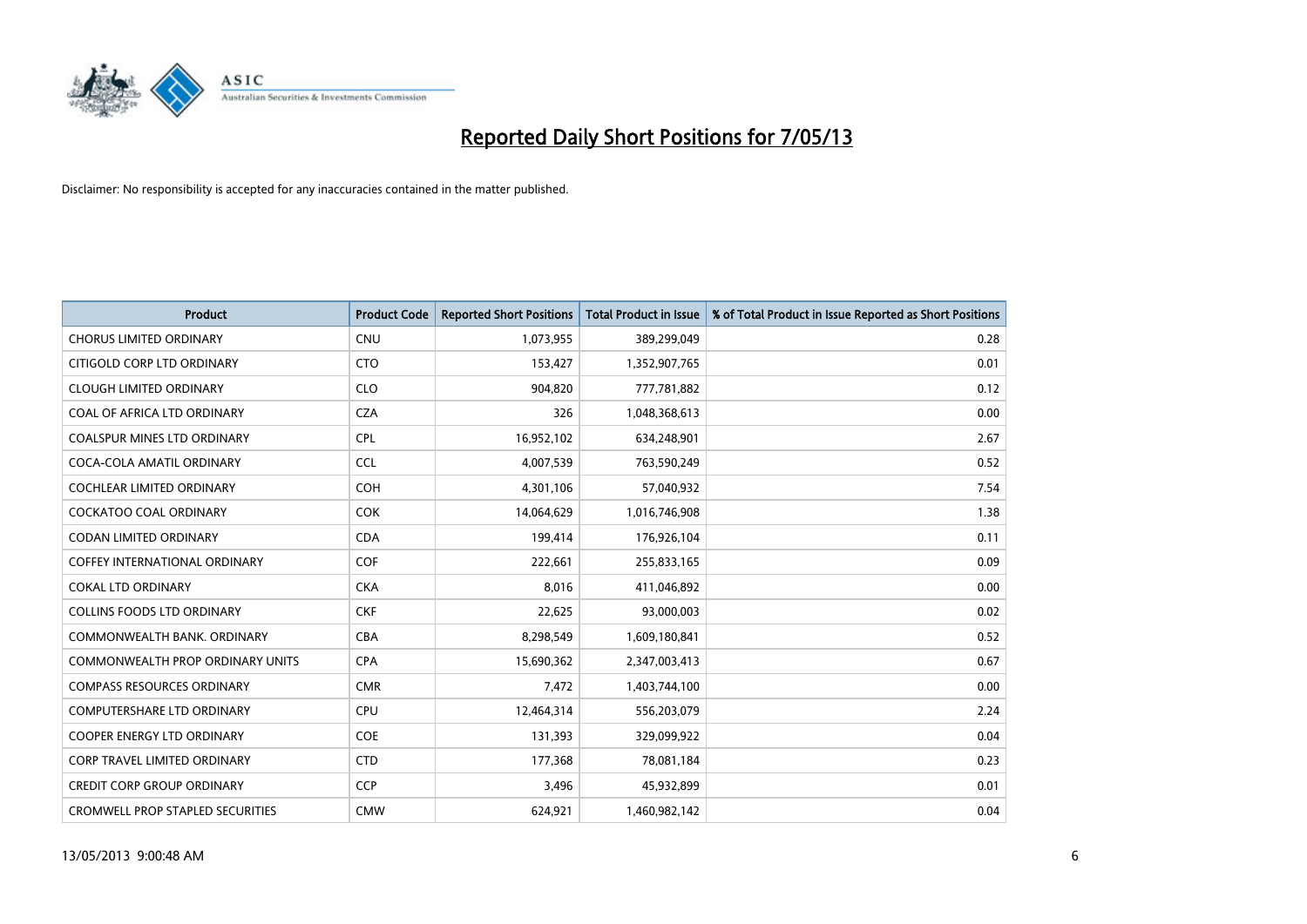

| <b>Product</b>                     | <b>Product Code</b> | <b>Reported Short Positions</b> | <b>Total Product in Issue</b> | % of Total Product in Issue Reported as Short Positions |
|------------------------------------|---------------------|---------------------------------|-------------------------------|---------------------------------------------------------|
| <b>CROWN LIMITED ORDINARY</b>      | <b>CWN</b>          | 3,096,448                       | 728,394,185                   | 0.43                                                    |
| <b>CSG LIMITED ORDINARY</b>        | CSV                 | 109,448                         | 278,155,477                   | 0.04                                                    |
| <b>CSL LIMITED ORDINARY</b>        | <b>CSL</b>          | 1,185,487                       | 493,718,865                   | 0.24                                                    |
| <b>CSR LIMITED ORDINARY</b>        | <b>CSR</b>          | 50,687,002                      | 506,000,315                   | 10.02                                                   |
| <b>CUDECO LIMITED ORDINARY</b>     | CDU                 | 4,565,780                       | 199,877,294                   | 2.28                                                    |
| DART ENERGY LTD ORDINARY           | <b>DTE</b>          | 13,850,303                      | 878,988,226                   | 1.58                                                    |
| DATA#3 LIMITED ORDINARY            | <b>DTL</b>          | 26,243                          | 153,974,950                   | 0.02                                                    |
| DAVID JONES LIMITED ORDINARY       | <b>DJS</b>          | 57,046,183                      | 531,788,775                   | 10.73                                                   |
| DECMIL GROUP LIMITED ORDINARY      | <b>DCG</b>          | 2,809,960                       | 168,203,219                   | 1.67                                                    |
| DEXUS PROPERTY GROUP STAPLED UNITS | <b>DXS</b>          | 24,994,257                      | 4,839,024,176                 | 0.52                                                    |
| DISCOVERY METALS LTD ORDINARY      | <b>DML</b>          | 8,107,673                       | 486,986,451                   | 1.66                                                    |
| DOMINO PIZZA ENTERPR ORDINARY      | <b>DMP</b>          | 279,663                         | 70,192,674                    | 0.40                                                    |
| DORAY MINERALS LTD ORDINARY        | <b>DRM</b>          | 57,921                          | 141,866,768                   | 0.04                                                    |
| DOWNER EDI LIMITED ORDINARY        | <b>DOW</b>          | 5,081,082                       | 433,409,429                   | 1.17                                                    |
| DRILLSEARCH ENERGY ORDINARY        | <b>DLS</b>          | 16,730,277                      | 427,353,371                   | 3.91                                                    |
| DUET GROUP STAPLED US PROHIBIT.    | <b>DUE</b>          | 34,173,377                      | 1,169,314,842                 | 2.92                                                    |
| DULUXGROUP LIMITED ORDINARY        | <b>DLX</b>          | 11,031,333                      | 374,507,181                   | 2.95                                                    |
| <b>DWS LTD ORDINARY</b>            | <b>DWS</b>          | 392,045                         | 132,362,763                   | 0.30                                                    |
| ECHO ENTERTAINMENT ORDINARY        | <b>EGP</b>          | 5,529,511                       | 825,672,730                   | 0.67                                                    |
| ELDERS LIMITED ORDINARY            | <b>ELD</b>          | 16,760,350                      | 448,598,480                   | 3.74                                                    |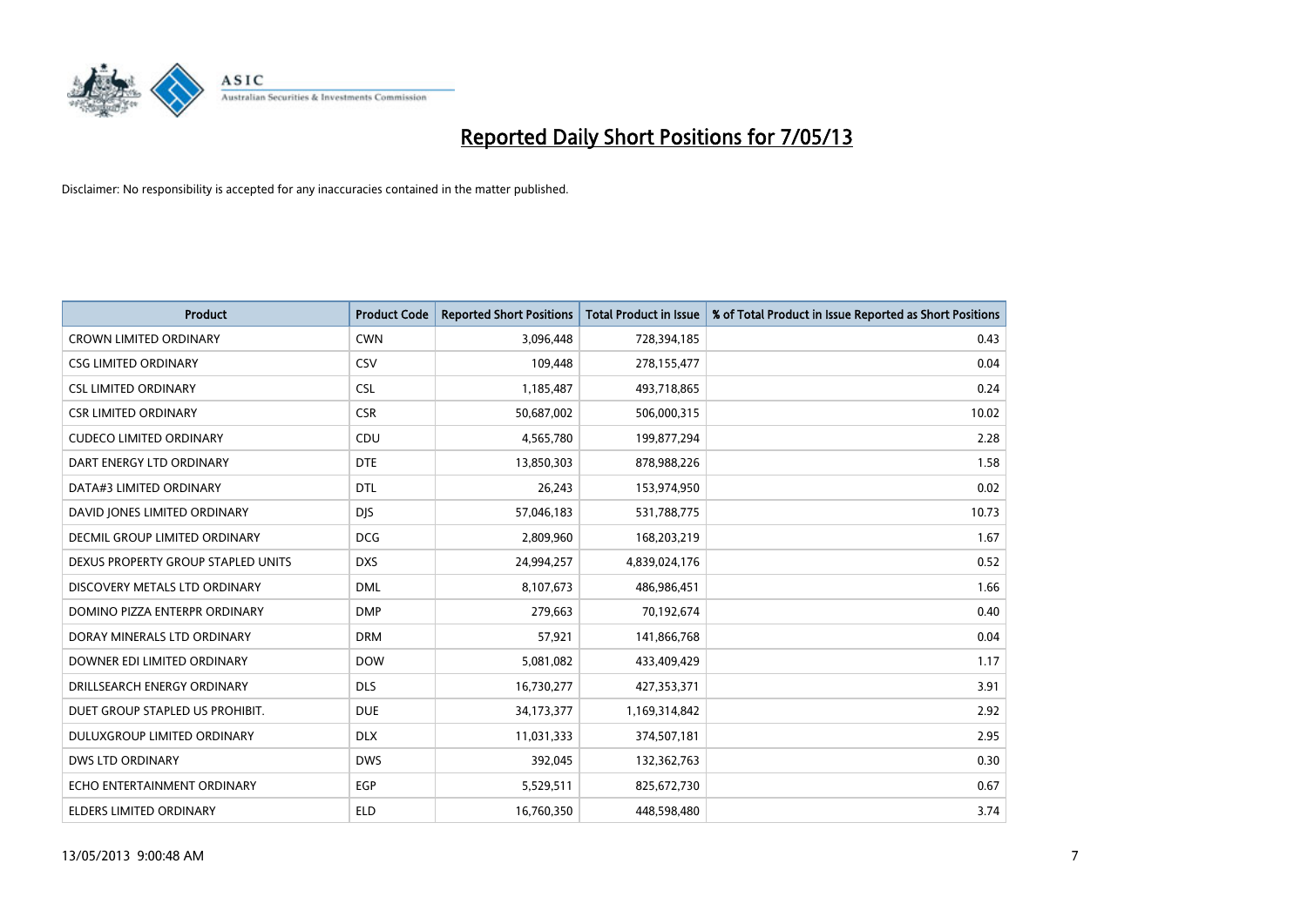

| <b>Product</b>                         | <b>Product Code</b> | <b>Reported Short Positions</b> | <b>Total Product in Issue</b> | % of Total Product in Issue Reported as Short Positions |
|----------------------------------------|---------------------|---------------------------------|-------------------------------|---------------------------------------------------------|
| ELEMENTAL MINERALS ORDINARY            | <b>ELM</b>          | 33,457                          | 288,587,228                   | 0.01                                                    |
| ELEMENTOS LIMITED ORDINARY             | ELT                 | 16                              | 154,349,209                   | 0.00                                                    |
| <b>EMECO HOLDINGS ORDINARY</b>         | <b>EHL</b>          | 14,139,431                      | 599,675,707                   | 2.36                                                    |
| <b>ENDEAVOUR MIN CORP CDI 1:1</b>      | <b>EVR</b>          | 131,721                         | 126,964,939                   | 0.10                                                    |
| <b>ENERGY RESOURCES ORDINARY 'A'</b>   | <b>ERA</b>          | 10,401,492                      | 517,725,062                   | 2.01                                                    |
| <b>ENERGY WORLD CORPOR, ORDINARY</b>   | <b>EWC</b>          | 19,599,838                      | 1,734,166,672                 | 1.13                                                    |
| ENVESTRA LIMITED ORDINARY              | <b>ENV</b>          | 2,358,212                       | 1,764,283,571                 | 0.13                                                    |
| EQUATORIAL RES LTD ORDINARY            | EQX                 | 8                               | 119,835,353                   | 0.00                                                    |
| EVOLUTION MINING LTD ORDINARY          | <b>EVN</b>          | 23,294,529                      | 708,092,989                   | 3.29                                                    |
| FAIRFAX MEDIA LTD ORDINARY             | <b>FXI</b>          | 401,782,925                     | 2,351,955,725                 | 17.08                                                   |
| FANTASTIC HOLDINGS ORDINARY            | <b>FAN</b>          | 15,132                          | 102,739,538                   | 0.01                                                    |
| <b>FAR LTD ORDINARY</b>                | <b>FAR</b>          | 22,121,932                      | 2,499,846,742                 | 0.88                                                    |
| FEDERATION CNTRES ORD/UNIT STAPLED SEC | <b>FDC</b>          | 4,765,620                       | 1,427,641,565                 | 0.33                                                    |
| FISHER & PAYKEL H. ORDINARY            | <b>FPH</b>          | 214,964                         | 542,619,874                   | 0.04                                                    |
| FKP PROPERTY GROUP STAPLED SECURITIES  | <b>FKP</b>          | 6,635,606                       | 321,578,705                   | 2.06                                                    |
| FLEETWOOD CORP ORDINARY                | <b>FWD</b>          | 3,269,792                       | 60,518,944                    | 5.40                                                    |
| FLETCHER BUILDING ORDINARY             | <b>FBU</b>          | 3,760,009                       | 686,096,427                   | 0.55                                                    |
| FLEXIGROUP LIMITED ORDINARY            | FXL                 | 2,392,335                       | 287,869,669                   | 0.83                                                    |
| <b>FLIGHT CENTRE ORDINARY</b>          | <b>FLT</b>          | 11,587,009                      | 100,418,807                   | 11.54                                                   |
| FLINDERS MINES LTD ORDINARY            | <b>FMS</b>          | 2,813,977                       | 1,821,300,404                 | 0.15                                                    |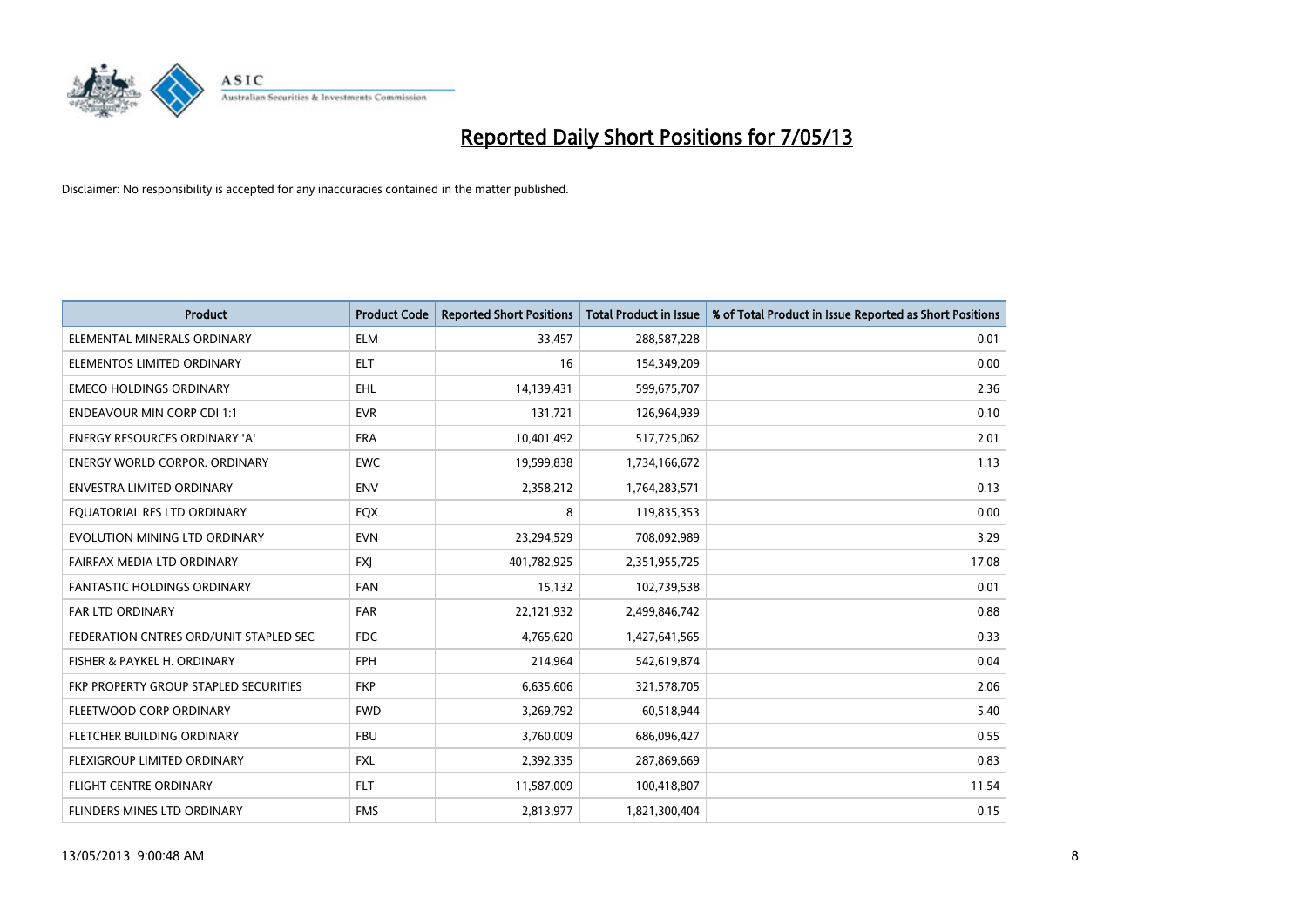

| <b>Product</b>                                   | <b>Product Code</b> | <b>Reported Short Positions</b> | <b>Total Product in Issue</b> | % of Total Product in Issue Reported as Short Positions |
|--------------------------------------------------|---------------------|---------------------------------|-------------------------------|---------------------------------------------------------|
| <b>FOCUS MINERALS LTD ORDINARY</b>               | <b>FML</b>          | 33,820,455                      | 9,123,466,329                 | 0.37                                                    |
| FONTERRA SHARE FUND ORDINARY UNITS               | FSF                 | 473,052                         | 98,684,633                    | 0.48                                                    |
| <b>FORGE GROUP LIMITED ORDINARY</b>              | FGE                 | 863,801                         | 86,169,014                    | 1.00                                                    |
| <b>FORTESCUE METALS GRP ORDINARY</b>             | <b>FMG</b>          | 169,223,529                     | 3,113,798,659                 | 5.43                                                    |
| <b>G.U.D. HOLDINGS ORDINARY</b>                  | GUD                 | 4,961,419                       | 71,341,319                    | 6.95                                                    |
| <b>G8 EDUCATION LIMITED ORDINARY</b>             | <b>GEM</b>          | 350,987                         | 272,151,612                   | 0.13                                                    |
| <b>GAGE ROADS BREWING ORDINARY</b>               | GRB                 | 282,000                         | 391,672,984                   | 0.07                                                    |
| <b>GALAXY RESOURCES ORDINARY</b>                 | <b>GXY</b>          | 3,851,130                       | 584,355,501                   | 0.66                                                    |
| <b>GEODYNAMICS LIMITED ORDINARY</b>              | GDY                 | 850                             | 406,452,608                   | 0.00                                                    |
| <b>GINDALBIE METALS LTD ORDINARY</b>             | <b>GBG</b>          | 38,090,406                      | 1,492,154,301                 | 2.55                                                    |
| <b>GOODMAN FIELDER, ORDINARY</b>                 | <b>GFF</b>          | 41,247,439                      | 1,955,559,207                 | 2.11                                                    |
| <b>GOODMAN GROUP STAPLED</b>                     | <b>GMG</b>          | 7,953,608                       | 1,713,233,947                 | 0.46                                                    |
| <b>GPT GROUP STAPLED SEC.</b>                    | <b>GPT</b>          | 8,314,580                       | 1,768,731,729                 | 0.47                                                    |
| <b>GRAINCORP LIMITED A CLASS ORDINARY</b>        | <b>GNC</b>          | 2,262,828                       | 228,855,628                   | 0.99                                                    |
| <b>GRANGE RESOURCES, ORDINARY</b>                | <b>GRR</b>          | 5,522,065                       | 1,156,492,195                 | 0.48                                                    |
| <b>GREENLAND MIN EN LTD ORDINARY</b>             | GGG                 | 5,635,916                       | 571,975,263                   | 0.99                                                    |
| <b>GROWTHPOINT PROPERTY ORD/UNIT STAPLED SEC</b> | GOZ                 | 5,484                           | 402,830,366                   | 0.00                                                    |
| <b>GRYPHON MINERALS LTD ORDINARY</b>             | GRY                 | 14,915,800                      | 400,464,983                   | 3.72                                                    |
| <b>GUILDFORD COAL LTD ORDINARY</b>               | <b>GUF</b>          | 1,711,189                       | 635,046,899                   | 0.27                                                    |
| <b>GUINNESS PEAT GROUP. CDI 1:1</b>              | <b>GPG</b>          | 158,713                         | 195,975,465                   | 0.08                                                    |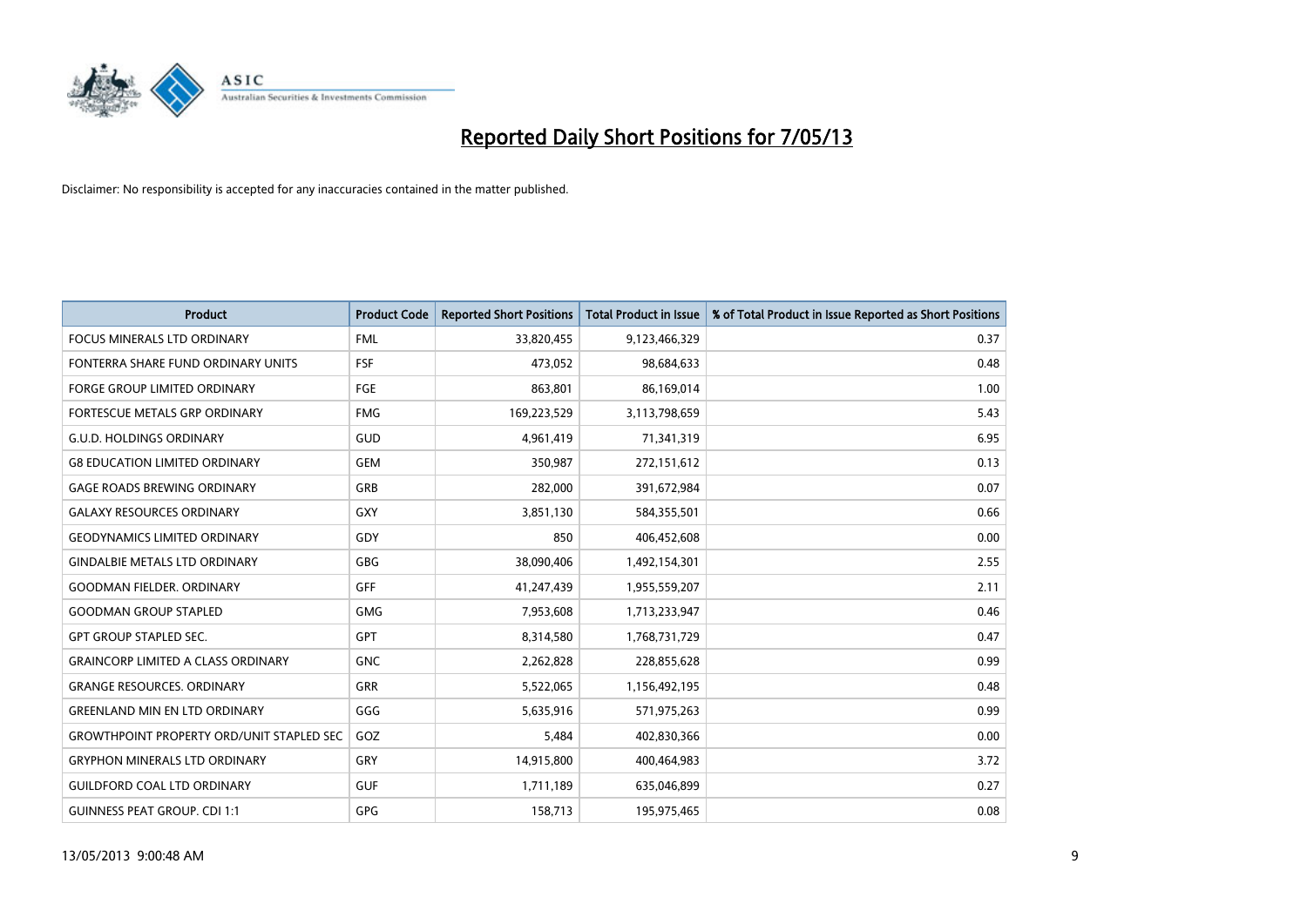

| <b>Product</b>                           | <b>Product Code</b> | <b>Reported Short Positions</b> | <b>Total Product in Issue</b> | % of Total Product in Issue Reported as Short Positions |
|------------------------------------------|---------------------|---------------------------------|-------------------------------|---------------------------------------------------------|
| <b>GUNNS LIMITED ORDINARY</b>            | <b>GNS</b>          | 51,772,667                      | 848,401,559                   | 6.10                                                    |
| <b>GWA GROUP LTD ORDINARY</b>            | <b>GWA</b>          | 10,973,292                      | 306,533,770                   | 3.58                                                    |
| <b>HARVEY NORMAN ORDINARY</b>            | <b>HVN</b>          | 84,966,676                      | 1,062,316,784                 | 8.00                                                    |
| HASTIE GROUP LIMITED ORDINARY            | <b>HST</b>          | 210,891                         | 137,353,504                   | 0.15                                                    |
| <b>HENDERSON GROUP CDI 1:1</b>           | <b>HGG</b>          | 2,807,635                       | 749,697,955                   | 0.37                                                    |
| HEA HOLDINGS LIMITED ORDINARY            | <b>HFA</b>          | 3,809                           | 117,332,831                   | 0.00                                                    |
| <b>HIGHLANDS PACIFIC ORDINARY</b>        | <b>HIG</b>          |                                 | 789,344,774                   | 0.00                                                    |
| HILLGROVE RES LTD ORDINARY               | <b>HGO</b>          | 1,734,835                       | 1,022,760,221                 | 0.17                                                    |
| HILLS HOLDINGS LTD ORDINARY              | <b>HIL</b>          | 1,237,663                       | 246,500,444                   | 0.50                                                    |
| HORIZON OIL LIMITED ORDINARY             | <b>HZN</b>          | 62,965,612                      | 1,135,266,515                 | 5.55                                                    |
| ICAR ASIA LTD ORDINARY                   | ICQ                 | 12,570                          | 91,231,886                    | 0.01                                                    |
| <b>ICON ENERGY LIMITED ORDINARY</b>      | <b>ICN</b>          | 1,561,331                       | 533,391,210                   | 0.29                                                    |
| <b>IINET LIMITED ORDINARY</b>            | <b>IIN</b>          | 1,305,761                       | 161,238,847                   | 0.81                                                    |
| <b>ILUKA RESOURCES ORDINARY</b>          | ILU                 | 61,107,621                      | 418,700,517                   | 14.59                                                   |
| <b>IMDEX LIMITED ORDINARY</b>            | <b>IMD</b>          | 5,499,474                       | 210,473,188                   | 2.61                                                    |
| IMF (AUSTRALIA) LTD ORDINARY             | <b>IMF</b>          | 1,081,382                       | 123,201,716                   | 0.88                                                    |
| <b>INCITEC PIVOT ORDINARY</b>            | IPL                 | 27,627,198                      | 1,628,730,107                 | 1.70                                                    |
| INDEPENDENCE GROUP ORDINARY              | <b>IGO</b>          | 5,596,357                       | 232,882,535                   | 2.40                                                    |
| INDOPHIL RESOURCES ORDINARY              | <b>IRN</b>          | 758,008                         | 1,203,146,194                 | 0.06                                                    |
| <b>INFIGEN ENERGY STAPLED SECURITIES</b> | <b>IFN</b>          | 3,303,680                       | 762,265,972                   | 0.43                                                    |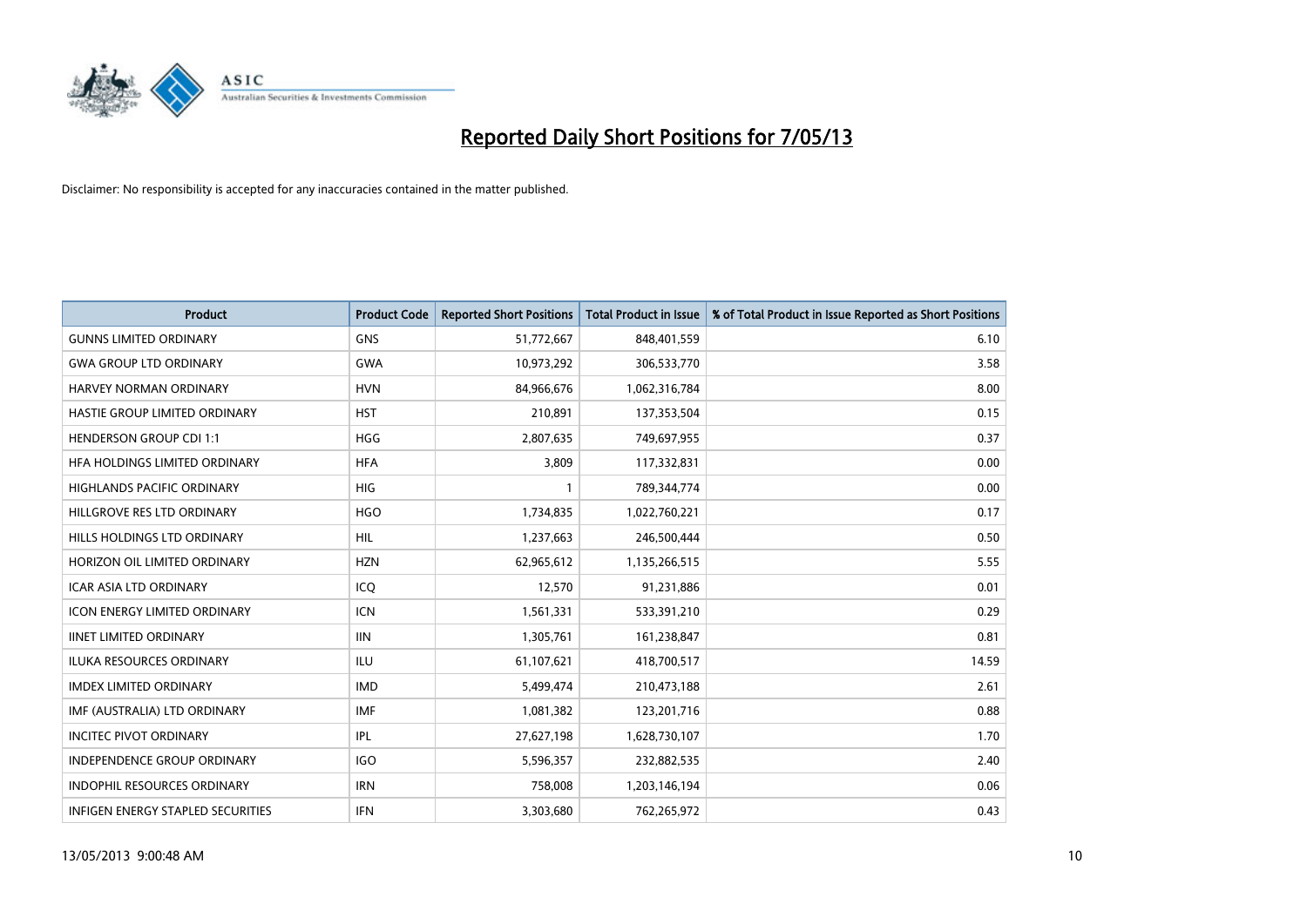

| <b>Product</b>                                | <b>Product Code</b> | <b>Reported Short Positions</b> | <b>Total Product in Issue</b> | % of Total Product in Issue Reported as Short Positions |
|-----------------------------------------------|---------------------|---------------------------------|-------------------------------|---------------------------------------------------------|
| <b>INSURANCE AUSTRALIA ORDINARY</b>           | <b>IAG</b>          | 2,429,383                       | 2,079,034,021                 | 0.12                                                    |
| INTEGRATED RESEARCH ORDINARY                  | IRI                 | 24,629                          | 168,359,453                   | 0.01                                                    |
| <b>INTREPID MINES ORDINARY</b>                | <b>IAU</b>          | 17,439,667                      | 555,792,572                   | 3.14                                                    |
| <b>INVESTA OFFICE FUND STAPLED SECURITIES</b> | <b>IOF</b>          | 1,529,654                       | 614,047,458                   | 0.25                                                    |
| <b>INVOCARE LIMITED ORDINARY</b>              | <b>IVC</b>          | 1,097,304                       | 110,030,298                   | 1.00                                                    |
| ION LIMITED ORDINARY                          | <b>ION</b>          | 164,453                         | 256,365,105                   | 0.06                                                    |
| <b>IOOF HOLDINGS LTD ORDINARY</b>             | IFL                 | 2,457,348                       | 232,091,225                   | 1.06                                                    |
| <b>IRESS LIMITED ORDINARY</b>                 | <b>IRE</b>          | 2,678,838                       | 128,620,231                   | 2.08                                                    |
| <b>IRON ORE HOLDINGS ORDINARY</b>             | <b>IOH</b>          | 16,649                          | 161,174,005                   | 0.01                                                    |
| <b>IVANHOE AUSTRALIA ORDINARY</b>             | <b>IVA</b>          | 1,957,717                       | 725,494,382                   | 0.27                                                    |
| JAMES HARDIE INDUST CHESS DEPOSITARY INT      | <b>IHX</b>          | 6,037,607                       | 441,646,684                   | 1.37                                                    |
| <b>JB HI-FI LIMITED ORDINARY</b>              | <b>JBH</b>          | 17,346,774                      | 98,947,309                    | 17.53                                                   |
| <b>JUMBO INTERACTIVE ORDINARY</b>             | JIN                 | 29,697                          | 43,552,560                    | 0.07                                                    |
| <b>JUPITER MINES ORDINARY</b>                 | <b>IMS</b>          | 579,625                         | 2,281,835,383                 | 0.03                                                    |
| <b>KAGARA LTD ORDINARY</b>                    | KZL                 | 3,008,926                       | 798,953,117                   | 0.38                                                    |
| KAROON GAS AUSTRALIA ORDINARY                 | <b>KAR</b>          | 1,899,469                       | 221,420,769                   | 0.86                                                    |
| KATHMANDU HOLD LTD ORDINARY                   | <b>KMD</b>          | 268,058                         | 200,215,894                   | 0.13                                                    |
| <b>KBL MINING LIMITED ORDINARY</b>            | <b>KBL</b>          | 1,820                           | 293,535,629                   | 0.00                                                    |
| KIDMAN RESOURCES LTD ORDINARY                 | <b>KDR</b>          | 572,586                         | 85,525,328                    | 0.67                                                    |
| KINGSGATE CONSOLID. ORDINARY                  | <b>KCN</b>          | 10,547,638                      | 152,191,905                   | 6.93                                                    |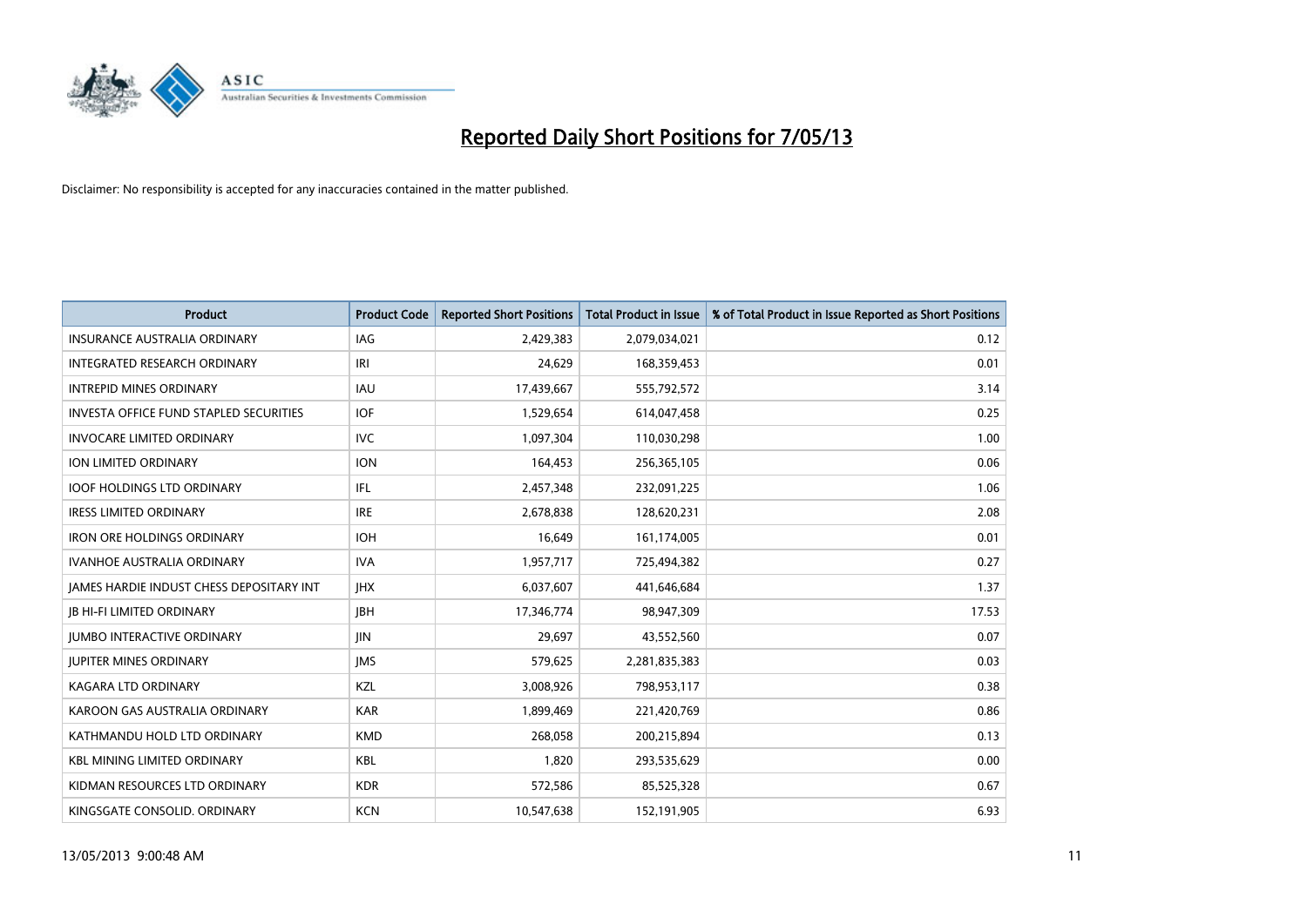

| <b>Product</b>                        | <b>Product Code</b> | <b>Reported Short Positions</b> | <b>Total Product in Issue</b> | % of Total Product in Issue Reported as Short Positions |
|---------------------------------------|---------------------|---------------------------------|-------------------------------|---------------------------------------------------------|
| KINGSROSE MINING LTD ORDINARY         | <b>KRM</b>          | 584,292                         | 291,959,871                   | 0.20                                                    |
| LEIGHTON HOLDINGS ORDINARY            | LEI                 | 7,869,639                       | 337,230,813                   | 2.33                                                    |
| LEND LEASE GROUP UNIT/ORD STAPLED     | <b>LLC</b>          | 6,211,832                       | 575,508,314                   | 1.08                                                    |
| LINC ENERGY LTD ORDINARY              | LNC                 | 14,380,114                      | 520,765,276                   | 2.76                                                    |
| LION SELECTION GRP ORDINARY           | <b>LSX</b>          | 36                              | 88,033,228                    | 0.00                                                    |
| LYCOPODIUM LIMITED ORDINARY           | LYL                 | 169                             | 38,955,103                    | 0.00                                                    |
| LYNAS CORPORATION ORDINARY            | <b>LYC</b>          | 203,711,878                     | 1,960,801,292                 | 10.39                                                   |
| M2 TELECOMMUNICATION ORDINARY         | <b>MTU</b>          | 5,998,040                       | 177,999,145                   | 3.37                                                    |
| <b>MACA LIMITED ORDINARY</b>          | <b>MLD</b>          | 34,713                          | 172,500,000                   | 0.02                                                    |
| <b>MACMAHON HOLDINGS ORDINARY</b>     | <b>MAH</b>          | 10,077,255                      | 1,261,699,966                 | 0.80                                                    |
| MACO ATLAS ROADS GRP ORDINARY STAPLED | <b>MOA</b>          | 17,996,707                      | 478,531,436                   | 3.76                                                    |
| MACQUARIE GROUP LTD ORDINARY          | MQG                 | 3,911,766                       | 339,506,578                   | 1.15                                                    |
| MAGELLAN FIN GRP LTD ORDINARY         | <b>MFG</b>          | 472,656                         | 152,782,876                   | 0.31                                                    |
| <b>MATRIX C &amp; E LTD ORDINARY</b>  | <b>MCE</b>          | 3,479,474                       | 94,555,428                    | 3.68                                                    |
| <b>MAVERICK DRILLING ORDINARY</b>     | <b>MAD</b>          | 12,500,329                      | 452,726,751                   | 2.76                                                    |
| <b>MAX TRUST UNITS</b>                | <b>MXQ</b>          | 300                             | 176,439,524                   | 0.00                                                    |
| MCMILLAN SHAKESPEARE ORDINARY         | <b>MMS</b>          | 610,770                         | 74,523,965                    | 0.82                                                    |
| MCPHERSON'S LTD ORDINARY              | <b>MCP</b>          | 2,602                           | 89,294,198                    | 0.00                                                    |
| MEDUSA MINING LTD ORDINARY            | <b>MML</b>          | 3,390,161                       | 188,903,911                   | 1.79                                                    |
| MEO AUSTRALIA LTD ORDINARY            | <b>MEO</b>          | 329,106                         | 627,264,587                   | 0.05                                                    |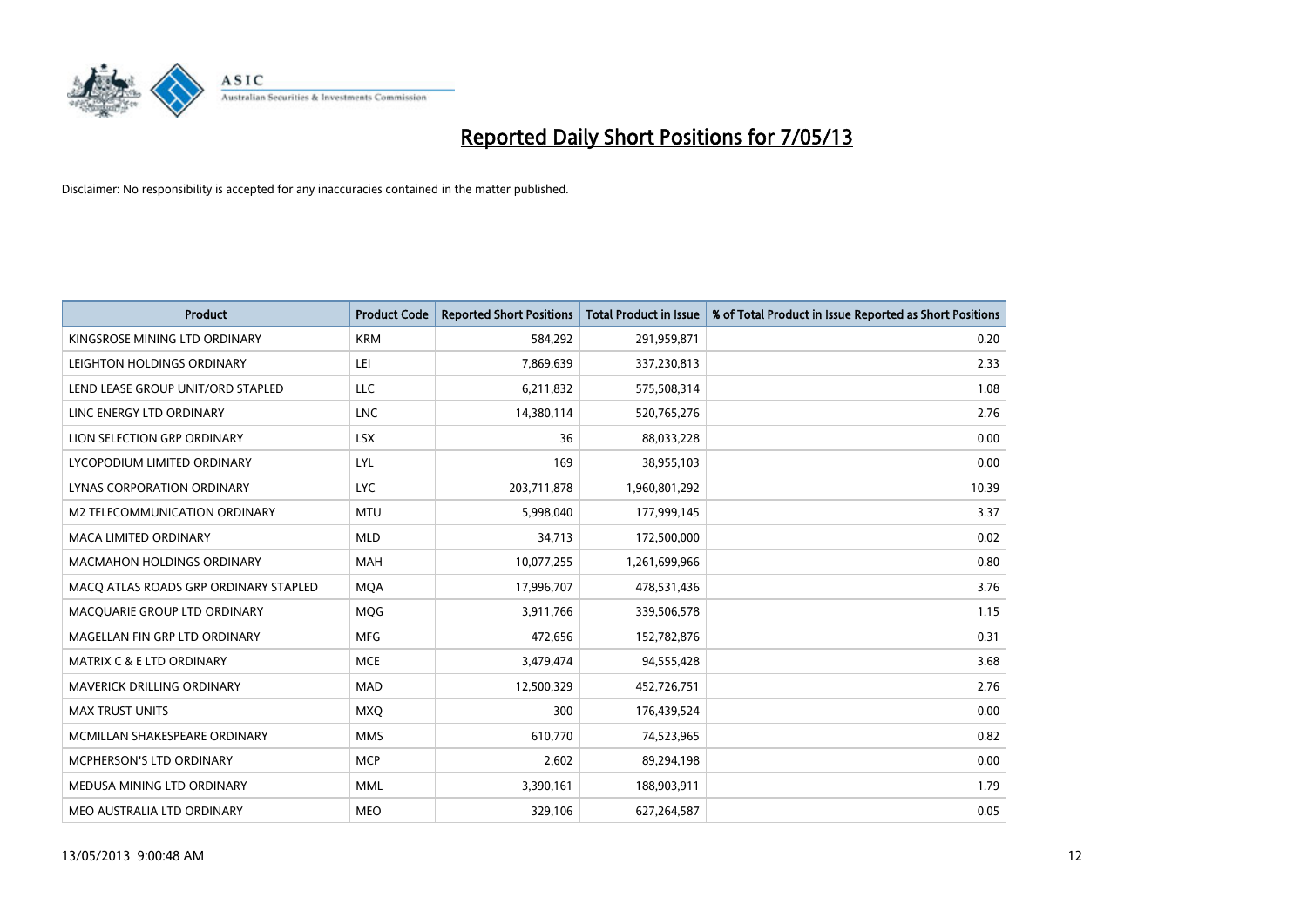

| <b>Product</b>                  | <b>Product Code</b> | <b>Reported Short Positions</b> | <b>Total Product in Issue</b> | % of Total Product in Issue Reported as Short Positions |
|---------------------------------|---------------------|---------------------------------|-------------------------------|---------------------------------------------------------|
| <b>MERMAID MARINE ORDINARY</b>  | <b>MRM</b>          | 758,827                         | 228,166,230                   | 0.33                                                    |
| MESOBLAST LIMITED ORDINARY      | <b>MSB</b>          | 15,392,469                      | 315,423,901                   | 4.88                                                    |
| METALS X LIMITED ORDINARY       | <b>MLX</b>          | 905,357                         | 1,651,766,110                 | 0.05                                                    |
| METCASH LIMITED ORDINARY        | <b>MTS</b>          | 73,319,521                      | 880,704,786                   | 8.33                                                    |
| MICLYN EXP OFFSHR ORDINARY      | <b>MIO</b>          | 677,729                         | 281,536,912                   | 0.24                                                    |
| MILTON CORPORATION ORDINARY     | <b>MLT</b>          | 12,800                          | 122,147,119                   | 0.01                                                    |
| MINCOR RESOURCES NL ORDINARY    | <b>MCR</b>          | 2,732,052                       | 188,208,274                   | 1.45                                                    |
| MINERA GOLD LTD ORDINARY        | <b>MIZ</b>          | 100,000                         | 466,922,122                   | 0.02                                                    |
| MINERAL DEPOSITS ORDINARY       | <b>MDL</b>          | 2,470,075                       | 83,538,786                    | 2.96                                                    |
| MINERAL RESOURCES, ORDINARY     | <b>MIN</b>          | 3,973,994                       | 185,957,992                   | 2.14                                                    |
| MIRABELA NICKEL LTD ORDINARY    | <b>MBN</b>          | 21,089,796                      | 876,765,094                   | 2.41                                                    |
| MIRVAC GROUP STAPLED SECURITIES | <b>MGR</b>          | 8,318,745                       | 3,426,028,367                 | 0.24                                                    |
| MOLOPO ENERGY LTD ORDINARY      | <b>MPO</b>          | 1,296,138                       | 246,371,894                   | 0.53                                                    |
| MONADELPHOUS GROUP ORDINARY     | <b>MND</b>          | 11,011,196                      | 90,940,258                    | 12.11                                                   |
| MORTGAGE CHOICE LTD ORDINARY    | <b>MOC</b>          | 1,495,249                       | 123,431,282                   | 1.21                                                    |
| MOUNT GIBSON IRON ORDINARY      | <b>MGX</b>          | 17,991,698                      | 1,090,584,232                 | 1.65                                                    |
| MULTIPLEX SITES SITES           | <b>MXUPA</b>        | 1,038                           | 4,500,000                     | 0.02                                                    |
| MURCHISON METALS LTD ORDINARY   | <b>MMX</b>          | 3,744,522                       | 450,497,346                   | 0.83                                                    |
| MYER HOLDINGS LTD ORDINARY      | <b>MYR</b>          | 79,693,901                      | 583,594,551                   | 13.66                                                   |
| MYSTATE LIMITED ORDINARY        | <b>MYS</b>          | 12,211                          | 87,117,374                    | 0.01                                                    |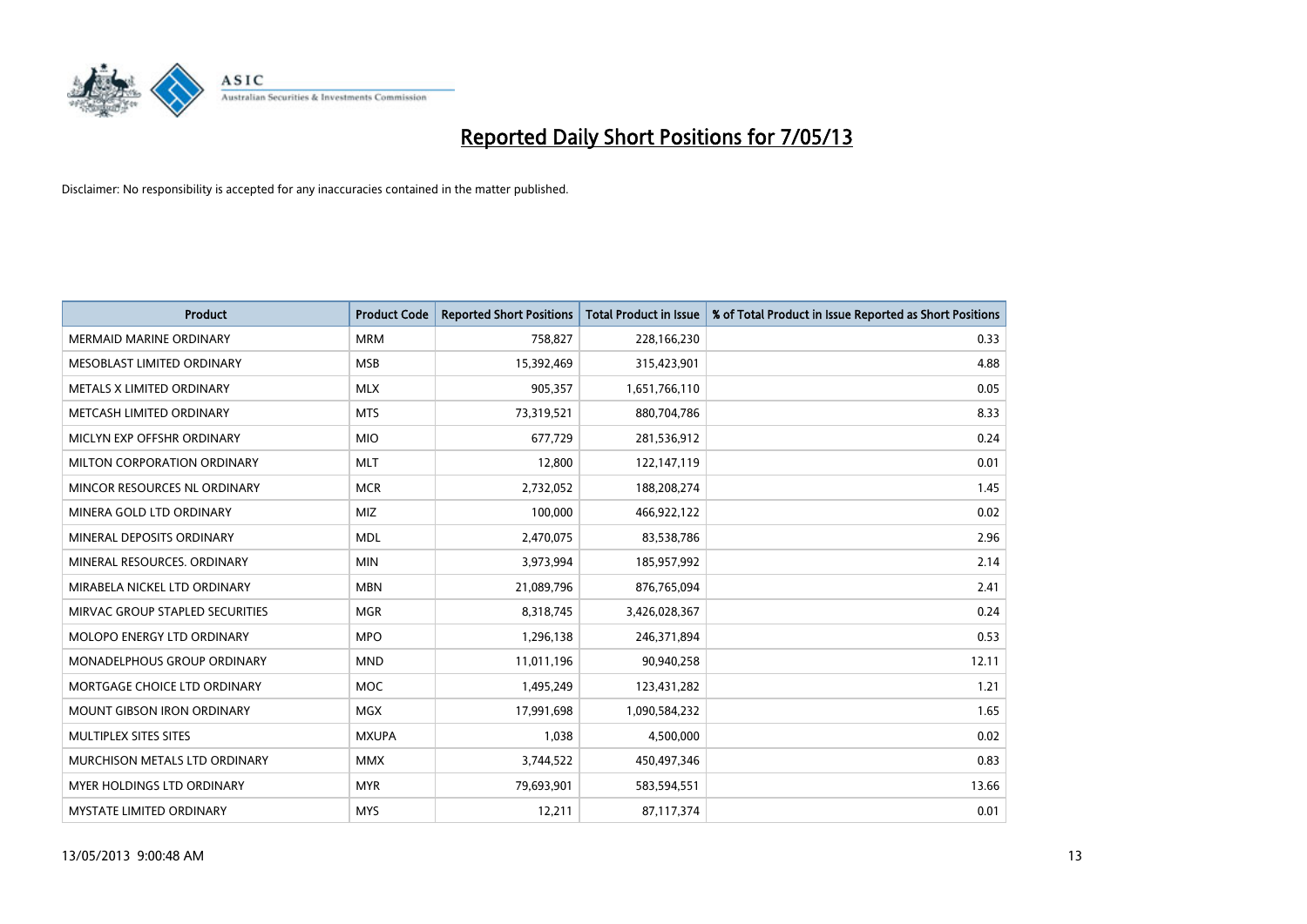

| <b>Product</b>                        | <b>Product Code</b> | <b>Reported Short Positions</b> | <b>Total Product in Issue</b> | % of Total Product in Issue Reported as Short Positions |
|---------------------------------------|---------------------|---------------------------------|-------------------------------|---------------------------------------------------------|
| NATIONAL AUST. BANK ORDINARY          | <b>NAB</b>          | 14,044,158                      | 2,342,421,436                 | 0.60                                                    |
| NAVITAS LIMITED ORDINARY              | <b>NVT</b>          | 15, 197, 472                    | 375,367,918                   | 4.05                                                    |
| NEON ENERGY LIMITED ORDINARY          | <b>NEN</b>          | 2,189,991                       | 549,937,848                   | 0.40                                                    |
| NEW HOPE CORPORATION ORDINARY         | <b>NHC</b>          | 2,527,297                       | 830,563,352                   | 0.30                                                    |
| NEW STANDARD ENERGY ORDINARY          | <b>NSE</b>          | 461,100                         | 305,331,847                   | 0.15                                                    |
| NEWCREST MINING ORDINARY              | <b>NCM</b>          | 6,821,931                       | 766,510,971                   | 0.89                                                    |
| NEWS CORP A NON-VOTING CDI            | <b>NWSLV</b>        | 2,489,190                       | 1,517,878,206                 | 0.16                                                    |
| NEWS CORP B VOTING CDI                | <b>NWS</b>          | 916,427                         | 798,520,953                   | 0.11                                                    |
| NEXTDC LIMITED ORDINARY               | <b>NXT</b>          | 5,233,703                       | 173,102,288                   | 3.02                                                    |
| NEXUS ENERGY LIMITED ORDINARY         | <b>NXS</b>          | 13,639,183                      | 1,329,821,159                 | 1.03                                                    |
| NIDO PETROLEUM ORDINARY               | <b>NDO</b>          | 42,400                          | 2,044,984,301                 | 0.00                                                    |
| NOBLE MINERAL RES ORDINARY            | <b>NMG</b>          | 2,528,936                       | 666,397,952                   | 0.38                                                    |
| NORFOLK GROUP ORDINARY                | <b>NFK</b>          | 390,051                         | 158,890,730                   | 0.25                                                    |
| NORTHERN IRON LTD ORDINARY            | <b>NFE</b>          | 1,913,262                       | 484,405,314                   | 0.39                                                    |
| NORTHERN STAR ORDINARY                | <b>NST</b>          | 4,261,610                       | 424,277,027                   | 1.00                                                    |
| NRW HOLDINGS LIMITED ORDINARY         | <b>NWH</b>          | 21,917,849                      | 278,888,011                   | 7.86                                                    |
| NUCOAL RESOURCES LTD ORDINARY         | <b>NCR</b>          | 150,000                         | 768,612,354                   | 0.02                                                    |
| NUFARM LIMITED ORDINARY               | <b>NUF</b>          | 13,135,280                      | 262,796,891                   | 5.00                                                    |
| OCEANAGOLD CORP. CHESS DEPOSITARY INT | <b>OGC</b>          | 2,507,859                       | 293,517,918                   | 0.85                                                    |
| OIL SEARCH LTD ORDINARY               | OSH                 | 26,996,526                      | 1,338,243,530                 | 2.02                                                    |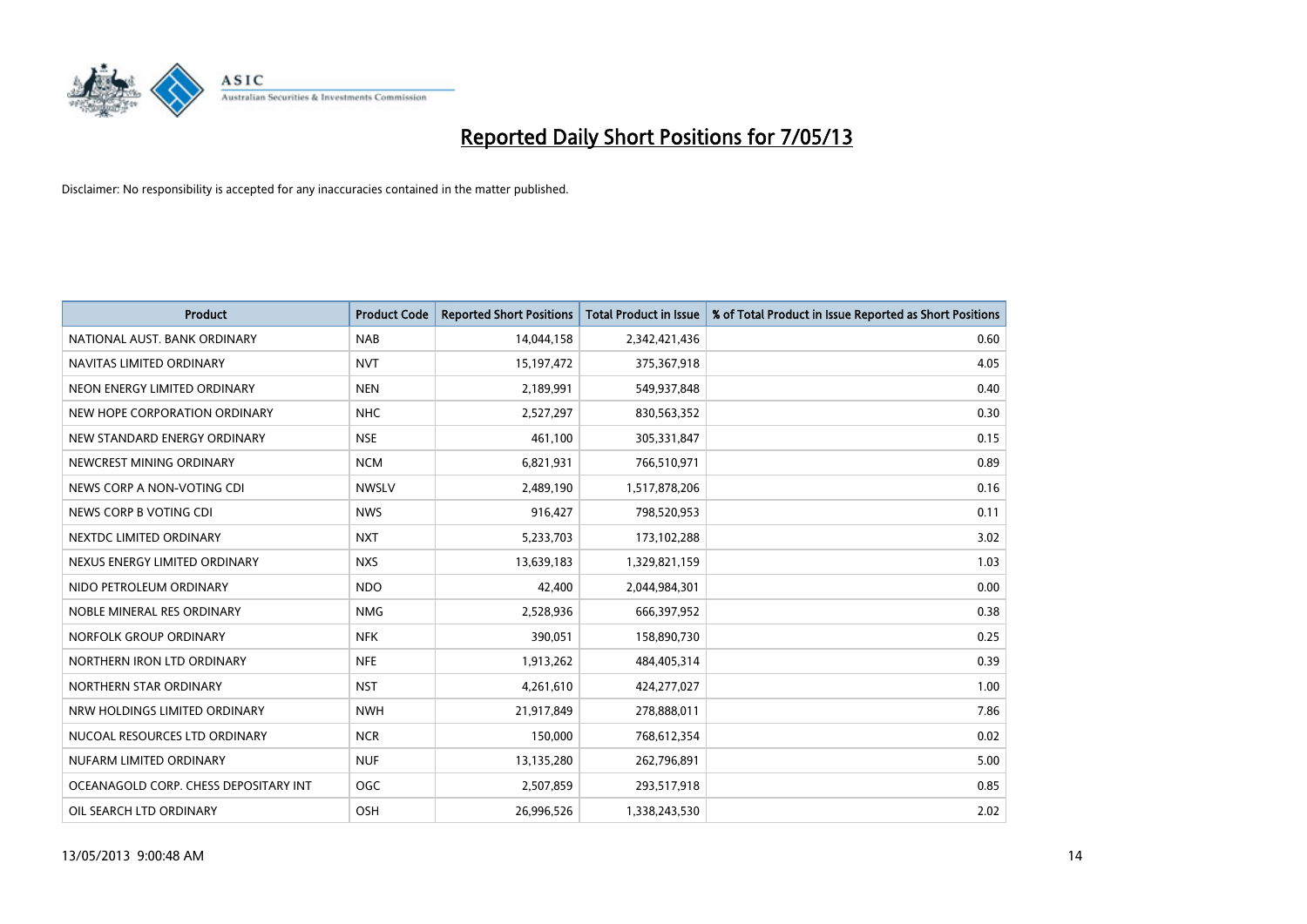

| <b>Product</b>               | <b>Product Code</b> | <b>Reported Short Positions</b> | <b>Total Product in Issue</b> | % of Total Product in Issue Reported as Short Positions |
|------------------------------|---------------------|---------------------------------|-------------------------------|---------------------------------------------------------|
| OM HOLDINGS LIMITED ORDINARY | <b>OMH</b>          | 3,585,307                       | 673,423,337                   | 0.53                                                    |
| ORICA LIMITED ORDINARY       | ORI                 | 4,925,648                       | 366,868,401                   | 1.34                                                    |
| ORIGIN ENERGY ORDINARY       | <b>ORG</b>          | 14,957,929                      | 1,097,938,465                 | 1.36                                                    |
| OROCOBRE LIMITED ORDINARY    | <b>ORE</b>          | 641,654                         | 117,745,140                   | 0.54                                                    |
| OROTONGROUP LIMITED ORDINARY | ORL                 | 146,680                         | 40,880,902                    | 0.36                                                    |
| ORPHEUS ENERGY LTD ORDINARY  | <b>OEG</b>          | 67,200                          | 130,475,919                   | 0.05                                                    |
| OZ MINERALS ORDINARY         | OZL                 | 17,542,714                      | 303,470,022                   | 5.78                                                    |
| PACIFIC BRANDS ORDINARY      | <b>PBG</b>          | 8,483,154                       | 912,915,695                   | 0.93                                                    |
| PALADIN ENERGY LTD ORDINARY  | <b>PDN</b>          | 111,776,486                     | 837,187,808                   | 13.35                                                   |
| PANAUST LIMITED ORDINARY     | <b>PNA</b>          | 9,047,317                       | 615,911,205                   | 1.47                                                    |
| PANORAMIC RESOURCES ORDINARY | PAN                 | 2,463,182                       | 256,899,729                   | 0.96                                                    |
| PAPERLINX LIMITED ORDINARY   | <b>PPX</b>          | 47,806                          | 609,280,761                   | 0.01                                                    |
| PAPILLON RES LTD ORDINARY    | PIR                 | 2,182,057                       | 336,978,210                   | 0.65                                                    |
| PATTIES FOODS LTD ORDINARY   | PFL                 | 5,033                           | 139,065,639                   | 0.00                                                    |
| PEET LIMITED ORDINARY        | <b>PPC</b>          | 5,383,581                       | 364,592,768                   | 1.48                                                    |
| PERILYA LIMITED ORDINARY     | PEM                 | 612,663                         | 769,316,426                   | 0.08                                                    |
| PERPETUAL LIMITED ORDINARY   | <b>PPT</b>          | 2,471,121                       | 41,980,678                    | 5.89                                                    |
| PERSEUS MINING LTD ORDINARY  | <b>PRU</b>          | 22,423,957                      | 457,962,088                   | 4.90                                                    |
| PHARMAXIS LTD ORDINARY       | <b>PXS</b>          | 12,693,375                      | 308,543,389                   | 4.11                                                    |
| PLATINUM ASSET ORDINARY      | <b>PTM</b>          | 4,630,228                       | 561,347,878                   | 0.82                                                    |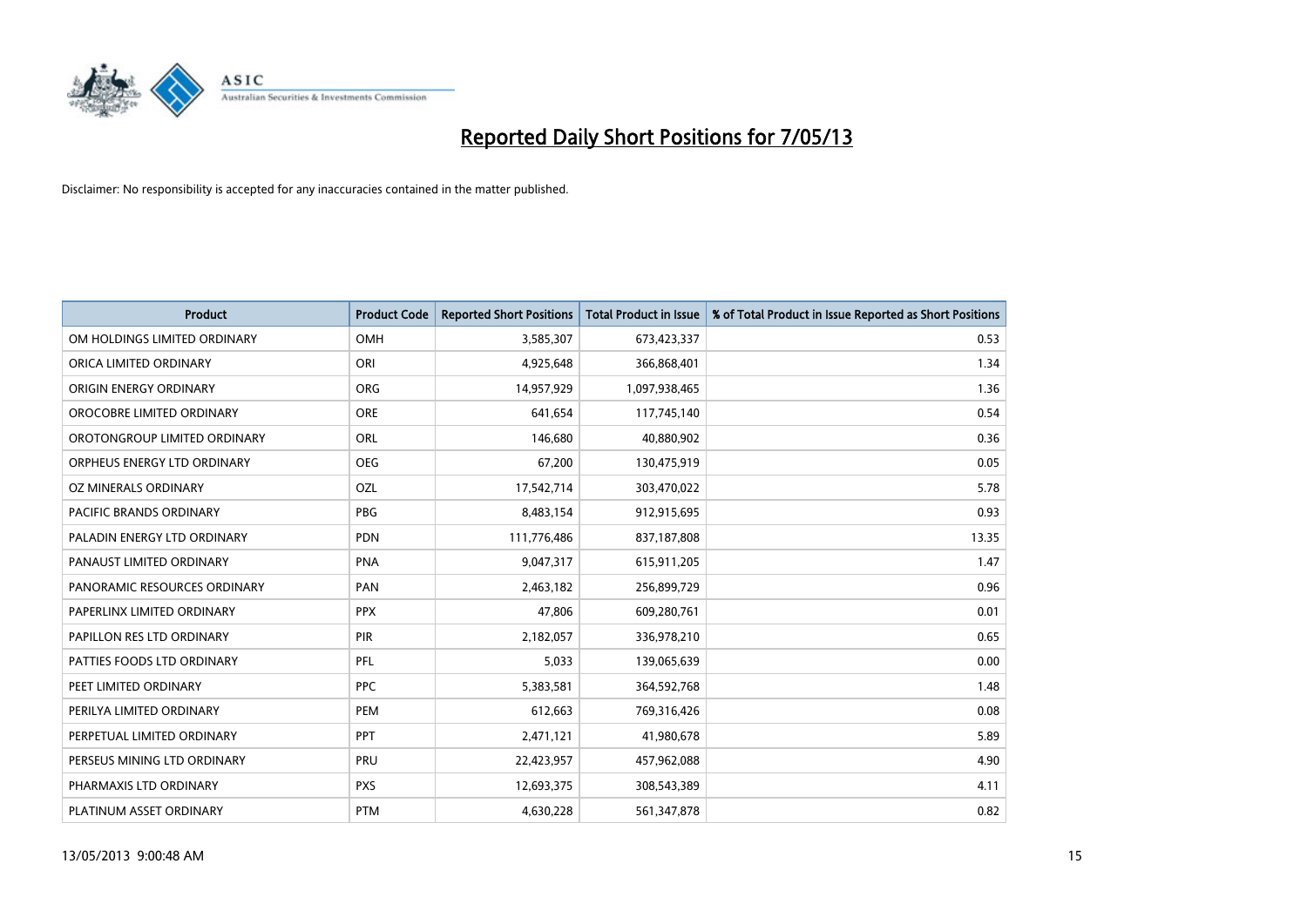

| <b>Product</b>                      | <b>Product Code</b> | <b>Reported Short Positions</b> | <b>Total Product in Issue</b> | % of Total Product in Issue Reported as Short Positions |
|-------------------------------------|---------------------|---------------------------------|-------------------------------|---------------------------------------------------------|
| PLATINUM AUSTRALIA ORDINARY         | <b>PLA</b>          | 836,128                         | 504,968,043                   | 0.17                                                    |
| PMI GOLD CORP CDI 1:1               | <b>PVM</b>          | 232,274                         | 146,516,845                   | 0.16                                                    |
| PMP LIMITED ORDINARY                | <b>PMP</b>          | 128,840                         | 323,781,124                   | 0.04                                                    |
| PRANA BIOTECHNOLOGY ORDINARY        | PBT                 | 293,080                         | 371,239,938                   | 0.08                                                    |
| PREMIER INVESTMENTS ORDINARY        | <b>PMV</b>          | 380,509                         | 155,260,478                   | 0.25                                                    |
| PRIMA BIOMED LTD ORDINARY           | <b>PRR</b>          | 767,755                         | 1,066,063,388                 | 0.07                                                    |
| PRIMARY HEALTH CARE ORDINARY        | <b>PRY</b>          | 17,188,675                      | 503,921,941                   | 3.41                                                    |
| PRIMEAG AUSTRALIA ORDINARY          | PAG                 | 36,341                          | 266,394,444                   | 0.01                                                    |
| PROGRAMMED ORDINARY                 | <b>PRG</b>          | 201,301                         | 118,179,696                   | 0.17                                                    |
| PURA VIDA ENERGY NL ORDINARY        | <b>PVD</b>          | 457,040                         | 59,983,514                    | 0.76                                                    |
| <b>QANTAS AIRWAYS ORDINARY</b>      | QAN                 | 25,517,550                      | 2,241,945,788                 | 1.14                                                    |
| <b>OBE INSURANCE GROUP ORDINARY</b> | <b>OBE</b>          | 48,667,729                      | 1,200,002,952                 | 4.06                                                    |
| <b>QLD MINING CORP ORDINARY</b>     | <b>OMN</b>          | 1,300,000                       | 869,999,817                   | 0.15                                                    |
| ORXPHARMA LTD ORDINARY              | <b>QRX</b>          | 297,194                         | 144,644,706                   | 0.21                                                    |
| <b>QUBE HOLDINGS LTD ORDINARY</b>   | QUB                 | 16,315,104                      | 928,965,547                   | 1.76                                                    |
| RAMELIUS RESOURCES ORDINARY         | <b>RMS</b>          | 6,082,954                       | 337,586,949                   | 1.80                                                    |
| RAMSAY HEALTH CARE ORDINARY         | <b>RHC</b>          | 1,641,383                       | 202,081,252                   | 0.81                                                    |
| RANGE RESOURCES LTD ORDINARY        | <b>RRS</b>          | 44,458                          | 2,567,810,783                 | 0.00                                                    |
| <b>RCR TOMLINSON ORDINARY</b>       | <b>RCR</b>          | 291,846                         | 132,431,265                   | 0.22                                                    |
| <b>REA GROUP ORDINARY</b>           | <b>REA</b>          | 92,313                          | 131,714,699                   | 0.07                                                    |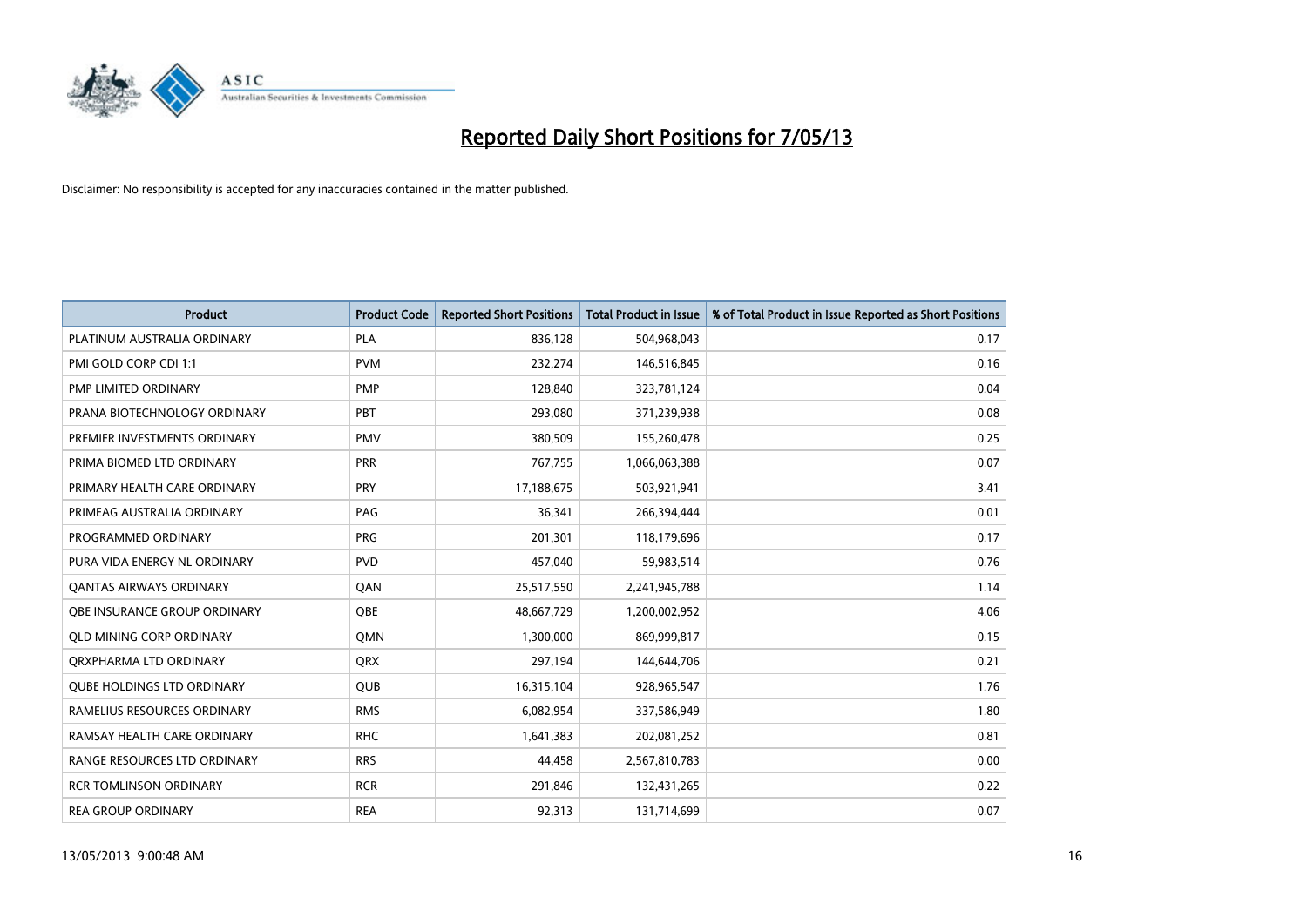

| <b>Product</b>                      | <b>Product Code</b> | <b>Reported Short Positions</b> | <b>Total Product in Issue</b> | % of Total Product in Issue Reported as Short Positions |
|-------------------------------------|---------------------|---------------------------------|-------------------------------|---------------------------------------------------------|
| <b>RECKON LIMITED ORDINARY</b>      | <b>RKN</b>          | 451,000                         | 129,488,015                   | 0.35                                                    |
| <b>RED 5 LIMITED ORDINARY</b>       | <b>RED</b>          | 789,746                         | 135,488,008                   | 0.58                                                    |
| <b>RED FORK ENERGY ORDINARY</b>     | <b>RFE</b>          | 4,845,493                       | 384,951,719                   | 1.26                                                    |
| REDBANK ENERGY LTD ORDINARY         | <b>AEI</b>          | 13                              | 786,287                       | 0.00                                                    |
| <b>REDFLEX HOLDINGS ORDINARY</b>    | <b>RDF</b>          | 14,103                          | 110,762,310                   | 0.01                                                    |
| REECE AUSTRALIA LTD. ORDINARY       | <b>REH</b>          | 572                             | 99,600,000                    | 0.00                                                    |
| <b>REGIS RESOURCES ORDINARY</b>     | <b>RRL</b>          | 12,492,444                      | 475,613,655                   | 2.63                                                    |
| RESMED INC CDI 10:1                 | <b>RMD</b>          | 15,229,630                      | 1,556,242,300                 | 0.98                                                    |
| <b>RESOLUTE MINING ORDINARY</b>     | <b>RSG</b>          | 1,800,125                       | 643,094,224                   | 0.28                                                    |
| <b>RESOURCE GENERATION ORDINARY</b> | <b>RES</b>          | 73                              | 284,698,002                   | 0.00                                                    |
| RETAIL FOOD GROUP ORDINARY          | <b>RFG</b>          | 758,145                         | 130,227,856                   | 0.58                                                    |
| REX MINERALS LIMITED ORDINARY       | <b>RXM</b>          | 2,841,602                       | 188,907,284                   | 1.50                                                    |
| RHG LIMITED ORDINARY                | <b>RHG</b>          | 1,085                           | 308,483,177                   | 0.00                                                    |
| <b>RIALTO ENERGY ORDINARY</b>       | <b>RIA</b>          | 41                              | 682,929,991                   | 0.00                                                    |
| <b>RIDLEY CORPORATION ORDINARY</b>  | <b>RIC</b>          | 1,462,610                       | 307,817,071                   | 0.48                                                    |
| RIO TINTO LIMITED ORDINARY          | <b>RIO</b>          | 11,973,118                      | 435,758,720                   | 2.75                                                    |
| ROC OIL COMPANY ORDINARY            | <b>ROC</b>          | 1,567,319                       | 683,235,552                   | 0.23                                                    |
| RURALCO HOLDINGS ORDINARY           | <b>RHL</b>          | 12,000                          | 55,019,284                    | 0.02                                                    |
| SAI GLOBAL LIMITED ORDINARY         | SAI                 | 14,335,250                      | 209,026,426                   | 6.86                                                    |
| SALMAT LIMITED ORDINARY             | <b>SLM</b>          | 102,275                         | 159,812,799                   | 0.06                                                    |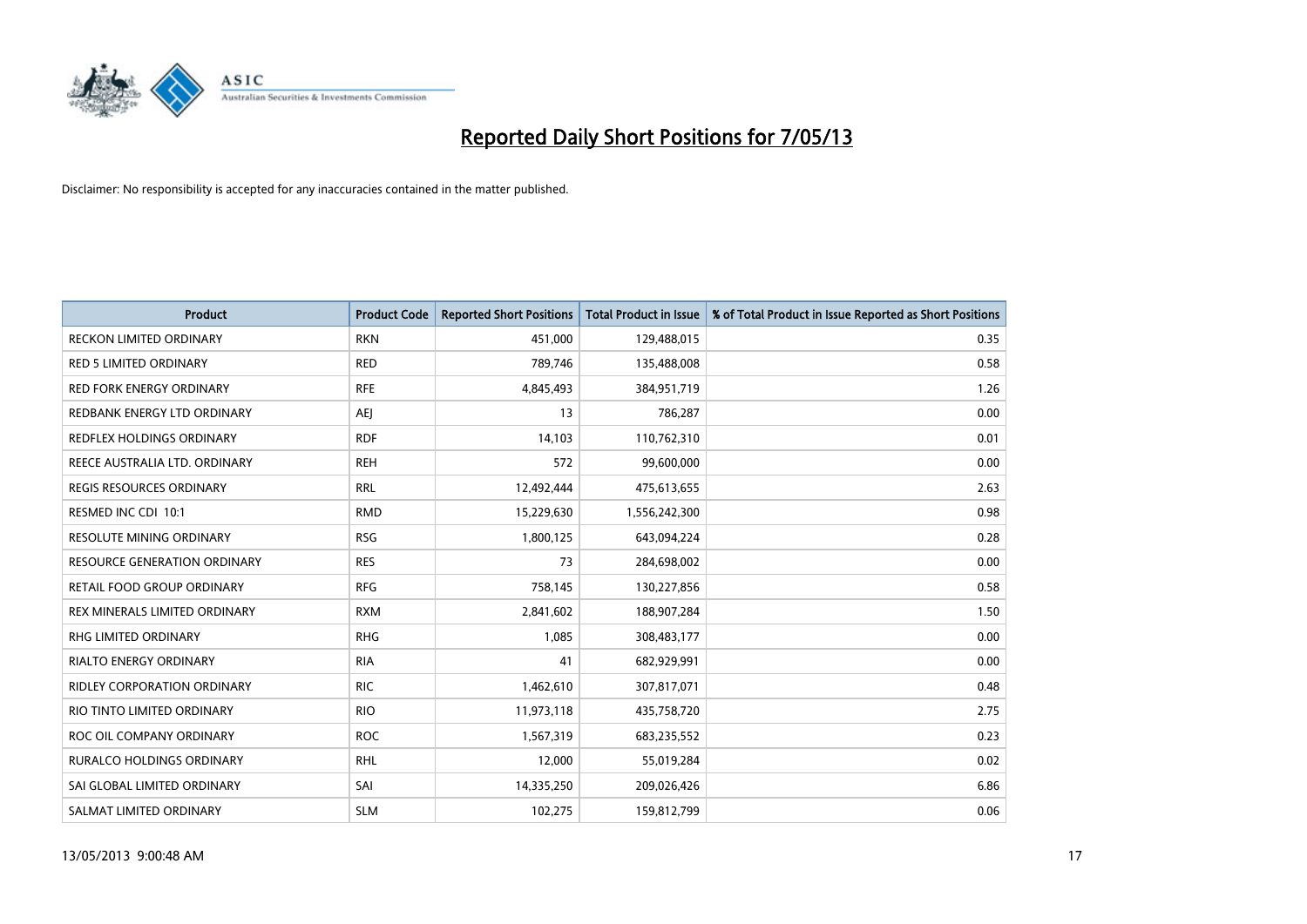

| <b>Product</b>                           | <b>Product Code</b> | <b>Reported Short Positions</b> | <b>Total Product in Issue</b> | % of Total Product in Issue Reported as Short Positions |
|------------------------------------------|---------------------|---------------------------------|-------------------------------|---------------------------------------------------------|
| SAMSON OIL & GAS LTD ORDINARY            | SSN                 | 3,085,000                       | 2,114,831,858                 | 0.15                                                    |
| SANDFIRE RESOURCES ORDINARY              | <b>SFR</b>          | 3,713,921                       | 153,650,968                   | 2.42                                                    |
| SANTOS LTD ORDINARY                      | <b>STO</b>          | 2,835,818                       | 964,270,203                   | 0.29                                                    |
| SARACEN MINERAL ORDINARY                 | <b>SAR</b>          | 17,060,962                      | 595,263,186                   | 2.87                                                    |
| SCA PROPERTY GROUP STAPLED SECURITIES    | SCP                 | 32,001,351                      | 585,455,114                   | 5.47                                                    |
| SEDGMAN LIMITED ORDINARY                 | <b>SDM</b>          | 655,213                         | 220,368,310                   | 0.30                                                    |
| SEEK LIMITED ORDINARY                    | <b>SEK</b>          | 12,058,336                      | 337,833,019                   | 3.57                                                    |
| SELECT HARVESTS ORDINARY                 | SHV                 | 359,444                         | 57,462,851                    | 0.63                                                    |
| SENEX ENERGY LIMITED ORDINARY            | SXY                 | 20,388,390                      | 1,140,804,837                 | 1.79                                                    |
| SERVICE STREAM ORDINARY                  | <b>SSM</b>          | 708,392                         | 283,418,867                   | 0.25                                                    |
| SEVEN GROUP HOLDINGS ORDINARY            | <b>SVW</b>          | 1,384,067                       | 308,160,281                   | 0.45                                                    |
| SEVEN WEST MEDIA LTD ORDINARY            | <b>SWM</b>          | 11,054,027                      | 999,160,872                   | 1.11                                                    |
| SIGMA PHARMACEUTICAL ORDINARY            | <b>SIP</b>          | 9,189,995                       | 1,151,625,141                 | 0.80                                                    |
| SIHAYO GOLD LIMITED ORDINARY             | SIH                 | 1                               | 844,832,293                   | 0.00                                                    |
| SILEX SYSTEMS ORDINARY                   | <b>SLX</b>          | 1,693,921                       | 170,232,464                   | 1.00                                                    |
| SILVER CHEF LIMITED ORDINARY             | SIV                 | 13,723                          | 28,762,745                    | 0.05                                                    |
| SILVER LAKE RESOURCE ORDINARY            | <b>SLR</b>          | 6,658,452                       | 379,048,750                   | 1.76                                                    |
| SIMS METAL MGMT LTD ORDINARY             | <b>SGM</b>          | 13,173,831                      | 204,309,387                   | 6.45                                                    |
| SINGAPORE TELECOMM. CHESS DEPOSITARY INT | SGT                 | 2,030,990                       | 194,460,137                   | 1.04                                                    |
| SIRIUS RESOURCES NL ORDINARY             | <b>SIR</b>          | 1,397,832                       | 224,620,167                   | 0.62                                                    |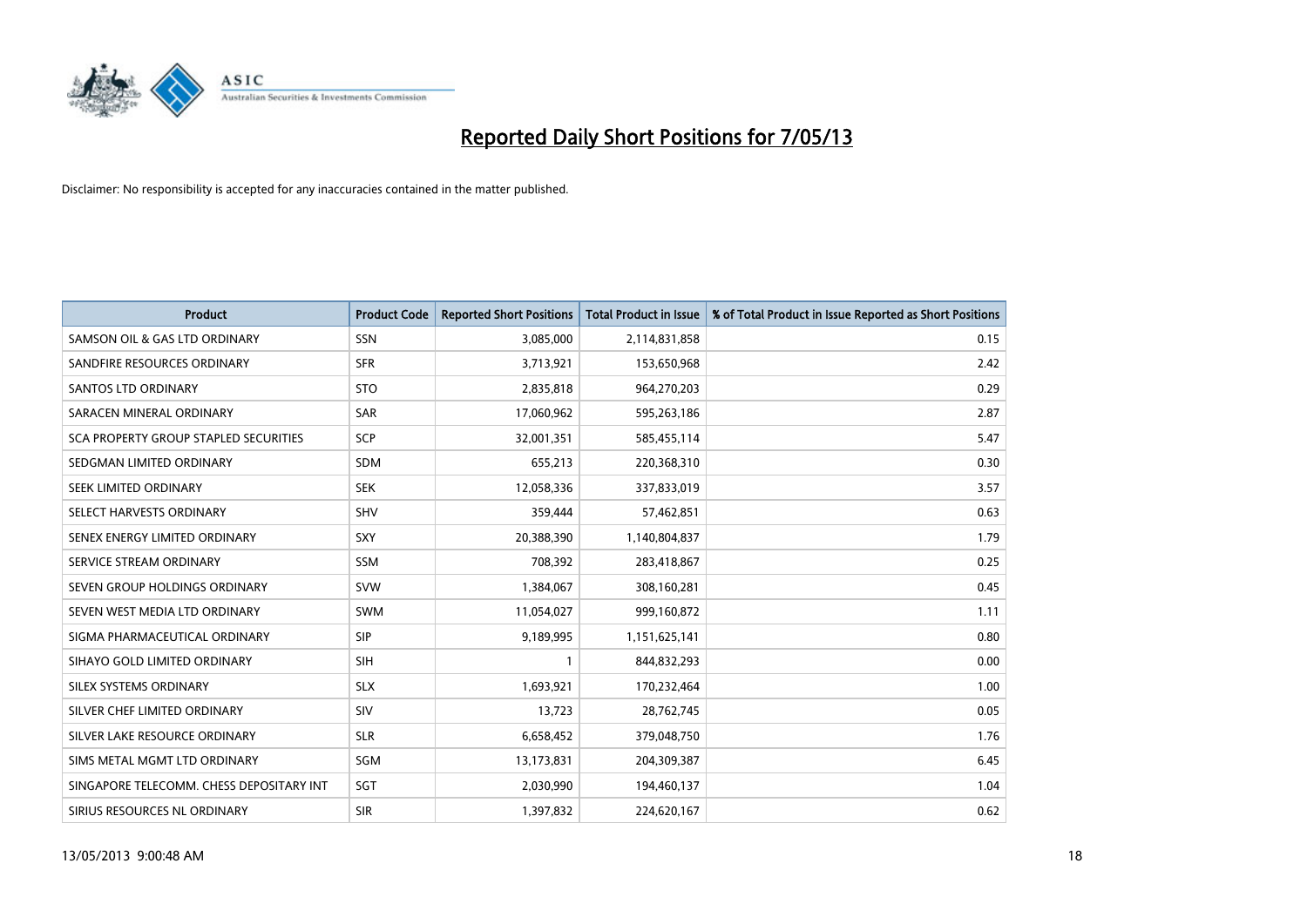

| <b>Product</b>                           | <b>Product Code</b> | <b>Reported Short Positions</b> | <b>Total Product in Issue</b> | % of Total Product in Issue Reported as Short Positions |
|------------------------------------------|---------------------|---------------------------------|-------------------------------|---------------------------------------------------------|
| SIRTEX MEDICAL ORDINARY                  | <b>SRX</b>          | 635,535                         | 55,768,136                    | 1.14                                                    |
| SKILLED GROUP LTD ORDINARY               | <b>SKE</b>          | 4,349,950                       | 233,533,526                   | 1.86                                                    |
| <b>SLATER &amp; GORDON ORDINARY</b>      | SGH                 | 3,236                           | 170,960,722                   | 0.00                                                    |
| SMS MANAGEMENT. ORDINARY                 | <b>SMX</b>          | 2,523,274                       | 69,378,477                    | 3.64                                                    |
| SONIC HEALTHCARE ORDINARY                | <b>SHL</b>          | 11,296,629                      | 396,219,681                   | 2.85                                                    |
| SOUL PATTINSON (W.H) ORDINARY            | SOL                 | 18,270                          | 239,395,320                   | 0.01                                                    |
| SOUTH BOULDER MINES ORDINARY             | <b>STB</b>          | 149,990                         | 127,952,826                   | 0.12                                                    |
| SP AUSNET STAPLED SECURITIES             | <b>SPN</b>          | 20,775,888                      | 3,367,543,113                 | 0.62                                                    |
| SPARK INFRASTRUCTURE STAPLED NOTE & UNIT | SKI                 | 53,539,748                      | 1,326,734,264                 | 4.04                                                    |
| SPDR 200 FUND ETF UNITS                  | <b>STW</b>          | 52,326                          | 45,551,346                    | 0.11                                                    |
| SPECIALTY FASHION ORDINARY               | <b>SFH</b>          | 1,002,382                       | 192,236,121                   | 0.52                                                    |
| ST BARBARA LIMITED ORDINARY              | <b>SBM</b>          | 13,346,103                      | 488,074,077                   | 2.73                                                    |
| STARPHARMA HOLDINGS ORDINARY             | SPL                 | 12,164,568                      | 283,665,948                   | 4.29                                                    |
| STHN CROSS MEDIA ORDINARY                | <b>SXL</b>          | 7,415,276                       | 704,858,524                   | 1.05                                                    |
| STOCKLAND UNITS/ORD STAPLED              | SGP                 | 13,945,588                      | 2,202,657,963                 | 0.63                                                    |
| STRAITS RES LTD. ORDINARY                | SRO                 | 67,140                          | 1,164,150,159                 | 0.01                                                    |
| STW COMMUNICATIONS ORDINARY              | SGN                 | 25,597                          | 403,828,512                   | 0.01                                                    |
| SUNCORP GROUP LTD ORDINARY               | <b>SUN</b>          | 5,352,644                       | 1,286,600,980                 | 0.42                                                    |
| SUNDANCE ENERGY ORDINARY                 | <b>SEA</b>          | 1,664,181                       | 402,425,140                   | 0.41                                                    |
| SUNDANCE RESOURCES ORDINARY              | SDL                 | 25,481,959                      | 3,072,110,985                 | 0.83                                                    |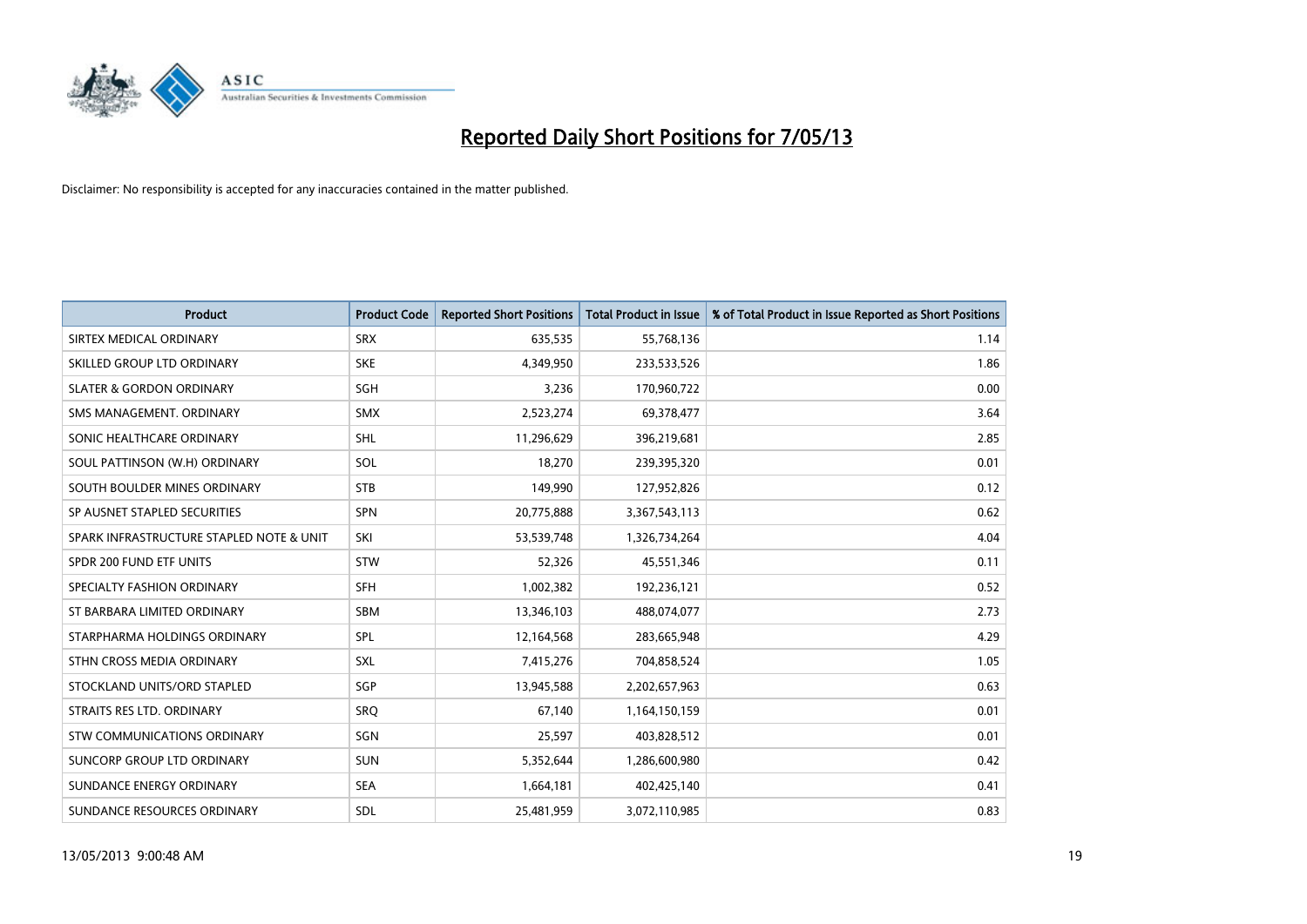

| <b>Product</b>                       | <b>Product Code</b> | <b>Reported Short Positions</b> | <b>Total Product in Issue</b> | % of Total Product in Issue Reported as Short Positions |
|--------------------------------------|---------------------|---------------------------------|-------------------------------|---------------------------------------------------------|
| SUNLAND GROUP LTD ORDINARY           | <b>SDG</b>          | 18,391                          | 189,417,674                   | 0.01                                                    |
| SUPER RET REP LTD ORDINARY           | SUL                 | 632,396                         | 196,472,811                   | 0.32                                                    |
| SYD AIRPORT STAPLED US PROHIBIT.     | SYD                 | 23, 227, 722                    | 1,861,210,782                 | 1.25                                                    |
| SYRAH RESOURCES ORDINARY             | <b>SYR</b>          | 353,992                         | 147,767,623                   | 0.24                                                    |
| TABCORP HOLDINGS LTD ORDINARY        | <b>TAH</b>          | 16,574,717                      | 744,885,690                   | 2.23                                                    |
| TALON PETROLEUM LTD ORDINARY         | <b>TPD</b>          | 38,218                          | 98,135,433                    | 0.04                                                    |
| TANAMI GOLD NL ORDINARY              | <b>TAM</b>          | 595,068                         | 587,548,523                   | 0.10                                                    |
| TAP OIL LIMITED ORDINARY             | <b>TAP</b>          | 1,352,780                       | 241,608,606                   | 0.56                                                    |
| TASSAL GROUP LIMITED ORDINARY        | <b>TGR</b>          | 15,366                          | 146,304,404                   | 0.01                                                    |
| <b>TATTS GROUP LTD ORDINARY</b>      | <b>TTS</b>          | 19,023,804                      | 1,402,708,406                 | 1.36                                                    |
| TELECOM CORPORATION ORDINARY         | <b>TEL</b>          | 16,358,209                      | 1,816,996,340                 | 0.90                                                    |
| <b>TELSTRA CORPORATION, ORDINARY</b> | <b>TLS</b>          | 27,413,923                      | 12,443,074,357                | 0.22                                                    |
| TEN NETWORK HOLDINGS ORDINARY        | <b>TEN</b>          | 90,608,012                      | 2,586,970,845                 | 3.50                                                    |
| TERANGA GOLD CORP CDI 1:1            | <b>TGZ</b>          | 67,480                          | 173,285,133                   | 0.04                                                    |
| THE REJECT SHOP ORDINARY             | <b>TRS</b>          | 1,907,194                       | 27,944,072                    | 6.83                                                    |
| THORN GROUP LIMITED ORDINARY         | <b>TGA</b>          | 47,258                          | 147,584,880                   | 0.03                                                    |
| TIGER RESOURCES ORDINARY             | <b>TGS</b>          | 2,759,965                       | 674,770,269                   | 0.41                                                    |
| TOLL HOLDINGS LTD ORDINARY           | <b>TOL</b>          | 33,802,018                      | 717,133,875                   | 4.71                                                    |
| TOX FREE SOLUTIONS ORDINARY          | <b>TOX</b>          | 838,157                         | 115,999,858                   | 0.72                                                    |
| TPG TELECOM LIMITED ORDINARY         | <b>TPM</b>          | 921,650                         | 793,808,141                   | 0.12                                                    |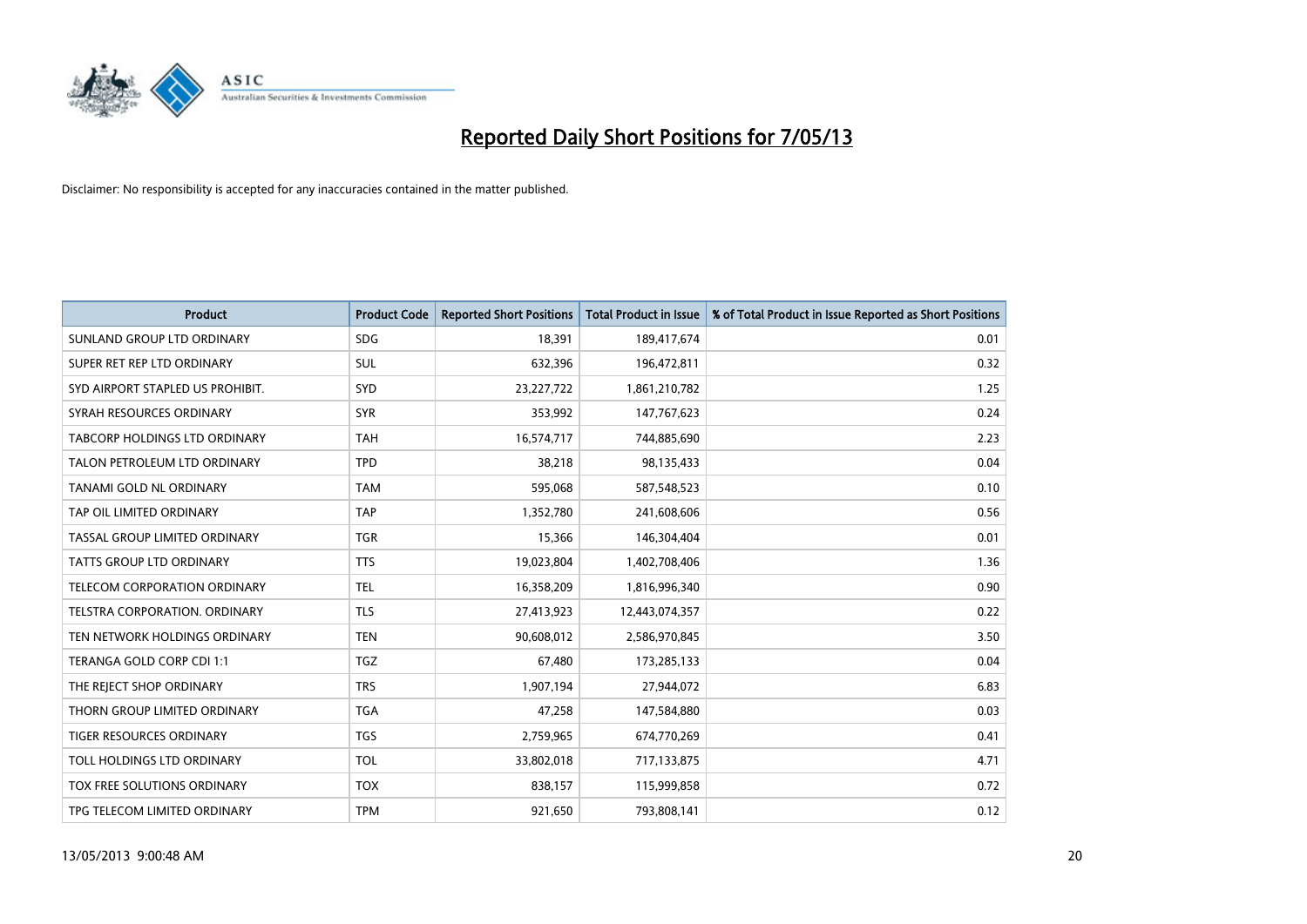

| <b>Product</b>                         | <b>Product Code</b> | <b>Reported Short Positions</b> | <b>Total Product in Issue</b> | % of Total Product in Issue Reported as Short Positions |
|----------------------------------------|---------------------|---------------------------------|-------------------------------|---------------------------------------------------------|
| <b>TRADE ME GROUP ORDINARY</b>         | <b>TME</b>          | 593,150                         | 396,017,568                   | 0.15                                                    |
| TRANSFIELD SERVICES ORDINARY           | <b>TSE</b>          | 11,888,384                      | 512,457,716                   | 2.32                                                    |
| TRANSPACIFIC INDUST, ORDINARY          | <b>TPI</b>          | 3,163,051                       | 1,578,563,490                 | 0.20                                                    |
| TRANSURBAN GROUP TRIPLE STAPLED SEC.   | <b>TCL</b>          | 5,118,482                       | 1,481,594,818                 | 0.35                                                    |
| TREASURY WINE ESTATE ORDINARY          | <b>TWE</b>          | 16,443,855                      | 647,227,144                   | 2.54                                                    |
| TROY RESOURCES LTD ORDINARY            | <b>TRY</b>          | 3,811,512                       | 91,318,649                    | 4.17                                                    |
| UGL LIMITED ORDINARY                   | UGL                 | 11,706,009                      | 166,511,240                   | 7.03                                                    |
| UNILIFE CORPORATION CDI 6:1            | <b>UNS</b>          | $\mathbf{1}$                    | 253,734,744                   | 0.00                                                    |
| <b>UXC LIMITED ORDINARY</b>            | <b>UXC</b>          | 332,702                         | 308,806,649                   | 0.11                                                    |
| VIRGIN AUS HLDG LTD ORDINARY           | <b>VAH</b>          | 52,427,525                      | 2,581,231,776                 | 2.03                                                    |
| VNGD AUS SHARES ETF UNITS              | VAS                 | 774                             | 6,133,376                     | 0.01                                                    |
| <b>VOCUS COMMS LTD ORDINARY</b>        | <b>VOC</b>          | 109,171                         | 78,017,825                    | 0.14                                                    |
| WATPAC LIMITED ORDINARY                | <b>WTP</b>          | 208,943                         | 184,332,526                   | 0.11                                                    |
| <b>WDS LIMITED ORDINARY</b>            | <b>WDS</b>          | $\overline{7}$                  | 144,740,614                   | 0.00                                                    |
| WEBJET LIMITED ORDINARY                | <b>WEB</b>          | 364,183                         | 79,397,959                    | 0.46                                                    |
| WESFARMERS LIMITED ORDINARY            | <b>WES</b>          | 29,062,217                      | 1,006,665,540                 | 2.89                                                    |
| WESFARMERS LIMITED PARTIALLY PROTECTED | <b>WESN</b>         | 28,967                          | 150,528,058                   | 0.02                                                    |
| WESTERN AREAS LTD ORDINARY             | <b>WSA</b>          | 15,704,254                      | 196,843,803                   | 7.98                                                    |
| WESTERN DESERT RES. ORDINARY           | <b>WDR</b>          | 1,970,577                       | 360,853,631                   | 0.55                                                    |
| WESTFIELD GROUP ORD/UNIT STAPLED SEC   | <b>WDC</b>          | 7,175,359                       | 2,194,138,450                 | 0.33                                                    |